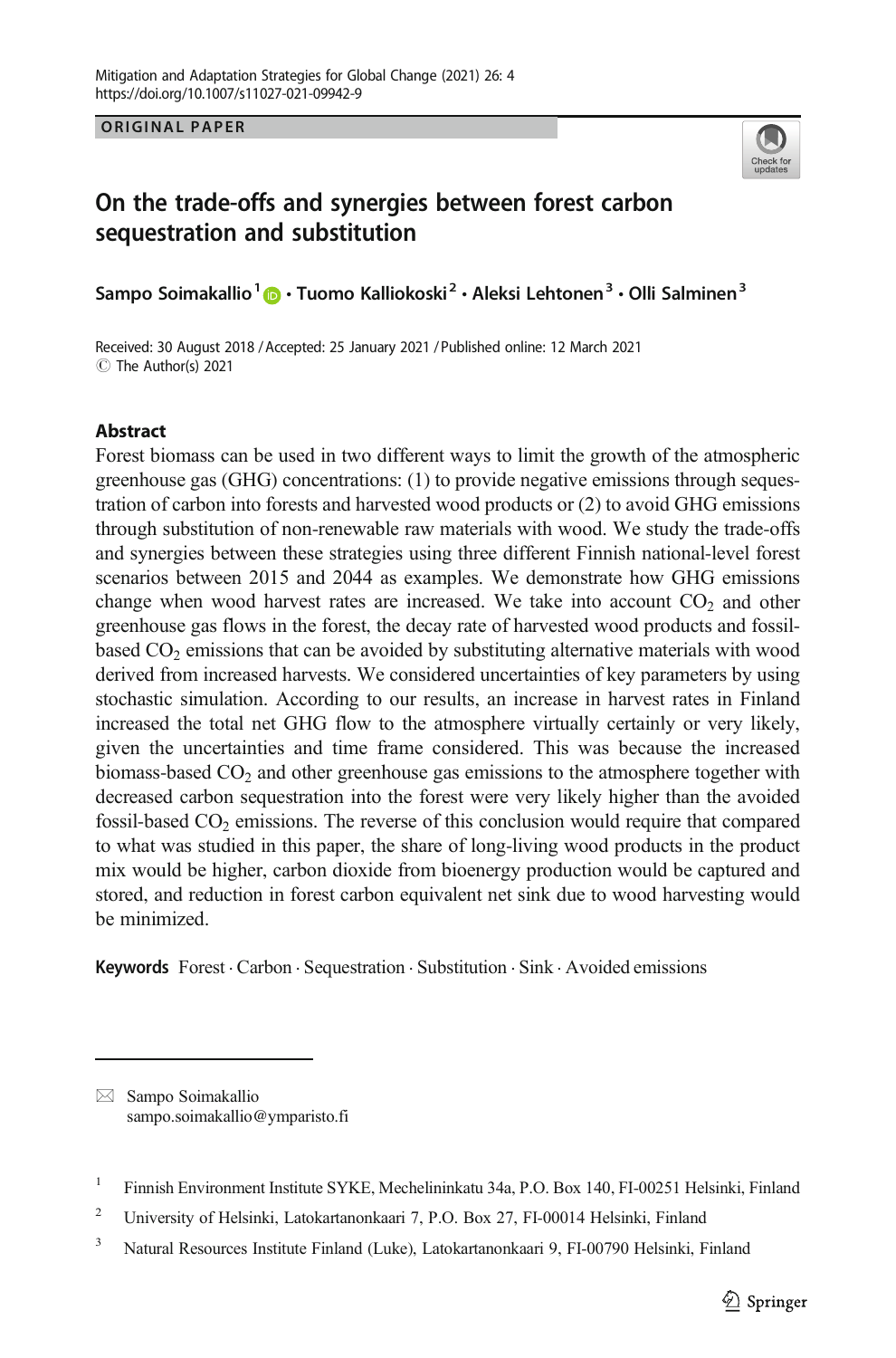# 1 Introduction

The Paris Agreement aims to stabilize the global mean temperature increase to a well-below  $2^{\circ}$ C compared to the pre-industrial level (UNFCCC [2015\)](#page-16-0). According to current scientific knowledge, the achievement of the particular target would require deep cuts in global greenhouse gas (GHG) emissions and an increase in carbon sinks over the next few decades in order to have GHG emissions and sinks in balance, i.e. net GHG emissions zero by 2050 (Rockström et al. [2017](#page-15-0)). Even if the global GHG emissions are reduced close to zero within a few decades, the carbon sinks must remain at least at the current level (approximately 4 Gt C  $yr^{-1}$ ) or increase to close to 5 Gt C  $vr^{-1}$  (Rockström et al. [2017\)](#page-15-0).

If we are able to restrict global GHG emissions in accordance with the Paris Agreement target, we will still have the challenge with carbon sink permanence. The fate of natural carbon sinks, namely ocean and biosphere, is highly uncertain in the future. Stabilization or decline in atmospheric CO<sub>2</sub> concentrations, a requirement of achieving a well-below 2  $\degree$ C target, will possibly also reduce  $CO<sub>2</sub>$  fertilization and dissolving. They have been one of the most significant contributors to existing carbon sinks (Rockström et al. [2017](#page-15-0)). Consequently, it is likely that the achievement of well-below 2 °C will require an increase in purposely made carbon sinks. These so-called negative emission technologies include bioenergy combined with carbon capture and storage (BECCS), direct air capture (DAC) and improved land management (Smith et al. [2016\)](#page-16-0). All negative emission technologies are subject to significant scientific and political uncertainties (Anderson & Peters  $2016$ ). The most mature strategies to increase sinks are improved land stewardship, including reforestation, afforestation and natural forest management (Field and Mach [2017;](#page-14-0) Griscom et al. [2017](#page-14-0); Shukla et al. [2019](#page-16-0)).

Forest biomass can be used in two different ways to limit the growth of the atmospheric  $CO<sub>2</sub>$  concentrations: (1) to provide negative emissions through sequestration of carbon into forests and harvested wood products or  $(2)$  to avoid  $CO<sub>2</sub>$  emissions through substitution of non-renewable materials and energy with wood (Pingoud et al. [2010;](#page-15-0) Helin et al. [2013;](#page-14-0) Kallio et al. [2013](#page-15-0); Cowie et al. [2019](#page-14-0)). Carbon is sequestered into forests in net ecosystem production (NEP) which is the difference between gross primary production and total ecosystem respiration (Lovett et al. [2006](#page-15-0)). The more powerful is the net primary production (NPP); the more carbon is sequestered into forests in the absence of disturbances. In managed forests, the growth of trees over time is maximized when the current annual increment is equal to the mean annual increment of forests (e.g. Assmann [1970](#page-14-0)). However, increased harvesting of trees typically increases biomass-based carbon dioxide in the atmosphere. This is due to decreased sequestration of carbon in trees, increased carbon dioxide emissions from decay of litter and soil organic carbon. In addition, only part of the carbon harvested from the forest remains adequately long in harvested wood products. On the other hand, wood harvested can be used in place of non-renewable raw materials, thus decrease the generation of fossil-based  $CO<sub>2</sub>$  emissions.

In Finland, forests cover about 22.8 million hectares of the land area of 30.4 million hectares (Luke [2019a](#page-15-0)), forest land area corresponding to 14% of that in the EU28 (Forest Europe [2015](#page-14-0)). Finnish forests are relatively young and in well-growing age (Forest Europe [2015](#page-14-0)). In Finland, forests act both as a significant net carbon sink (i.e. GHG removals are higher than emissions) and provide a significant amount of wood to society. Between 1990 and 2017, the annual national net carbon equivalent sink of Finnish forest land varied between 5 and 13 Mt C-eq., including  $CO_2$  and methane (CH<sub>4</sub>) and nitrous oxide (N<sub>2</sub>O) balances from living biomass, soil organic matter and dead organic matter (Statistics Finland [2019a\)](#page-16-0). The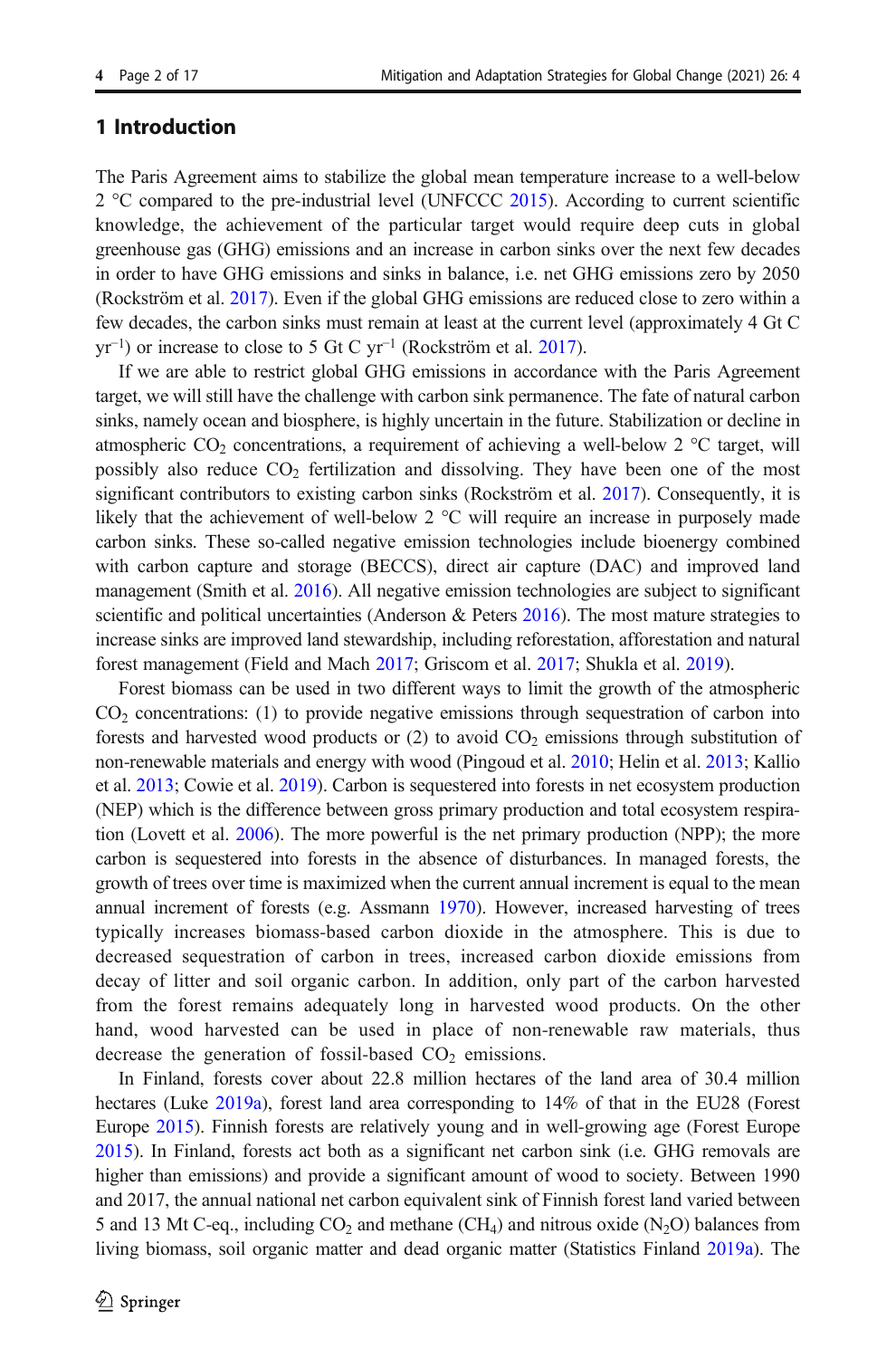fluctuation was mainly due to changes in annual commercial roundwood fellings varying from 40 million cubic metres (1991) to 72 Mm<sup>3</sup> (2017), affected mainly by the international market of forest industry products (Luke [2019b](#page-15-0)). The most recent national information about development of forest resources indicates that roundwood harvest rates can be increased up to 84 million cubic metres annually (Mm<sup>3</sup> yr<sup>-1</sup>) by 2024 and up to 93 Mm<sup>3</sup> yr<sup>-1</sup> by 2034 without turning national forests from net carbon equivalent sink to the source (Luke [2018\)](#page-15-0). Thus, harvest rates equal or lower than those would keep standing tree stock increasing in Finland. National forest strategy of Finland 2025 aims to increase the roundwood harvest rates up to 80 Mm3 yr<sup>−</sup><sup>1</sup> by 2025 (MMM [2019](#page-15-0)).

In this paper, the trade-offs and synergies between negative  $CO<sub>2</sub>$  emissions through sequestration and avoided  $CO<sub>2</sub>$  emissions through increased wood use for substitution of fossil-based emissions are studied. We use three recent Finnish national-level wood harvest scenarios between 2015 and 2044 as examples. We demonstrate how biomass-based  $CO<sub>2</sub>$ emissions change when wood harvest rates are increased. In addition, we assess how much fossil-based  $CO<sub>2</sub>$  emissions can be avoided by substituting alternative materials with wood derived from increased harvests. We also take into account non- $CO<sub>2</sub>$  GHG fluxes in forest land. In the end, we discuss how the possibilities to avoid the generation of biomass-based  $CO<sub>2</sub>$  emissions through increasing the share of long-living wood products and BECCS influence the results.

# 2 Material and methods

# 2.1 Calculation of the atmospheric carbon dioxide equivalent balances

We calculate the atmospheric carbon dioxide equivalent balances first in absolute terms for the three different scenarios studied and second as a difference between scenarios. The absolute  $CO<sub>2</sub>$ -eq. balances are calculated deterministically using default values for each of the input variables. As the key focus in the paper is on the differences in the atmospheric  $CO_2$ -eq. balances between the scenarios, we study the uncertainty of the results applying stochastic simulation for certain key input variables, i.e. net forest carbon (equivalent) sink and carbon stock change of harvested wood products and avoided  $CO<sub>2</sub>$ -eq. emissions in material and energy substitution. We applied Monte Carlo simulation (10,000 runs) which provides a probability distribution for each output functions using MS Excel add-in software @Risk. For each stochastic parameter, we assumed non-skewed triangular distribution.

The modelling approach and assumptions used are described in more detail in the following sub-sections. To characterize the probabilities of our results, we used the IPCC terminology (see IPCC [2014](#page-15-0)).

#### 2.2 MELA model coupled with GHG inventory methods

The three different forest scenarios studied were based on those compiled for a background study on the Finnish National Energy and climate strategy for 2030 (Lehtonen et al. [2016](#page-15-0); Tuomainen et al. [2017\)](#page-16-0). In those scenarios, the development of Finnish forests was estimated using a large-scale forest planning tool called MELA (version MELA2012) (Redsven et al. [2013\)](#page-15-0) with the sample plot data of the 11th Finnish national forest inventory (NFI11) measured in the years 2009–2013 (Korhonen [2016](#page-15-0)). The carbon calculation of the trees was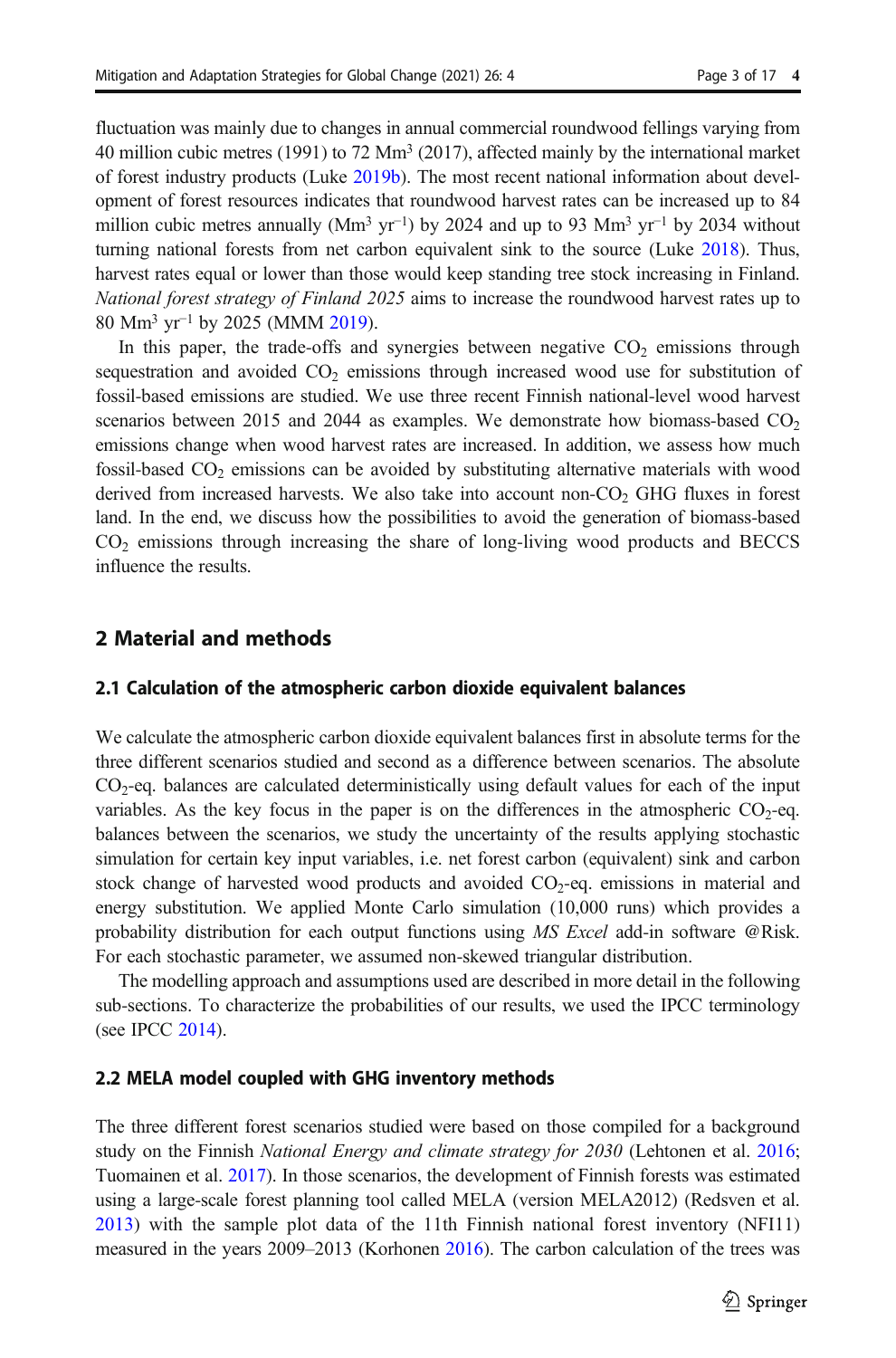based on the biomass functions of Repola [\(2008,](#page-15-0) [2009\)](#page-15-0) embedded in MELA. MELA results concerning the amount of litter from living trees, harvesting residues and natural mortality were used as inputs for calculating changes in soil carbon stocks using the Yasso07 model (Tuomi et al. [2011\)](#page-16-0) for mineral soils and a method based on emission factors (Minkkinen et al. [2007](#page-15-0); Ojanen et al. [2010](#page-15-0)) for organic soils (see Sievänen et al. [2014\)](#page-16-0).

The approach adopted in MELA is based on integrated stand-level simulation and forest area level optimization (Siitonen et al. [1996\)](#page-16-0). The MELA simulator consists of empirical treelevel models for ingrowth, growth and mortality (Hynynen et al. [2002\)](#page-14-0) and of a set of standlevel human actions which follow the Finnish forest management recommendations. In MELA2012, tree-wise basal-area growth models have been calibrated using growth measurement data from the NFI8. In this study, these basal-area growth models were calibrated with sample tree measurements from the NFI11. The growth measurements of the NFI11 were adjusted with growth indices to the average level of diameter increment for the years 1984– 2013. The applied method is conservative though it resulted in higher increment; it did not take into account the climate change since the mid-year (1999) of the period.

From the ample set of simulated management schedules, linear optimization software (Lappi [1992\)](#page-15-0) embedded in MELA selects the ones which optimize the user-specified region level objective function subject to a set of given constraints. In this study, the objective function was net present value using a 4% interest rate. In addition, scenario-specific constraints were applied. The modelling time frame of the scenarios was 30 years (2015–2044).

### 2.3 Scenarios studied

The business as usual (BAU) scenario assumed that the domestic industrial wood use equals to the levels of domestic wood use of the years 2013–2014, added by 5 Mm<sup>3</sup> yr<sup>-1</sup> required by those new forest industry investments that had been already decided and currently running (i.e. Äänekoski bioproduct mill). In the BAU scenario, the amount of forest industries' roundwood harvested was 61 Mm<sup>3</sup> yr<sup>-1</sup>. The energy use of forest chips increased from 7.8 to 13.5 Mm3 yr<sup>−</sup><sup>1</sup> by 2020 in accordance with the target set in the National Energy and Climate strategy for 2030 (TEM [2017\)](#page-16-0). Household firewood use remained at the current level of 6 Mm3 yr<sup>−</sup>1, and this is included in stemwood for direct energy use figures in Table 1. Total roundwood removals in this scenario were estimated to be about 73 Mm<sup>3</sup> yr<sup>-1</sup> from 2020 onwards (72 Mm3 yr<sup>−</sup><sup>1</sup> on the average between 2015 and 2044 as shown in Table 1). The increase in harvest rates from the level of 2013–2014 is mainly targeted to thinnings.

The policy scenario (POL) differed from the BAU scenario by the loggings of roundwood. Timber harvesting increased in this scenario up to 68 Mm<sup>3</sup> yr<sup>-1</sup> by 2035 based on the survey of

| Scenario                                                 | <b>BAU</b> | POL  | <b>MSY</b> |
|----------------------------------------------------------|------------|------|------------|
| Saw logs                                                 | 24.0       | 28.0 | 35.5       |
| Pulp wood                                                | 36.5       | 38.5 | 42.5       |
| Stemwood for direct energy use                           | 11.5       | 11.0 | 8.0        |
| Total roundwood harvests (forest industries' and energy) | 72.0       | 77.5 | 86.0       |
| Forest residues (branches, tops, stumps)                 | 7.0        | 8.0  | 9.0        |
| Total wood harvests (roundwood and forest residues)      | 79.0       | 85.5 | 95.0       |

Table 1 Average annual harvest rates of sawlogs, pulpwood, stemwood for direct energy use and forest residues in BAU, POL and MSY scenarios over 2015–2044 (Mm3 yr<sup>−</sup>1)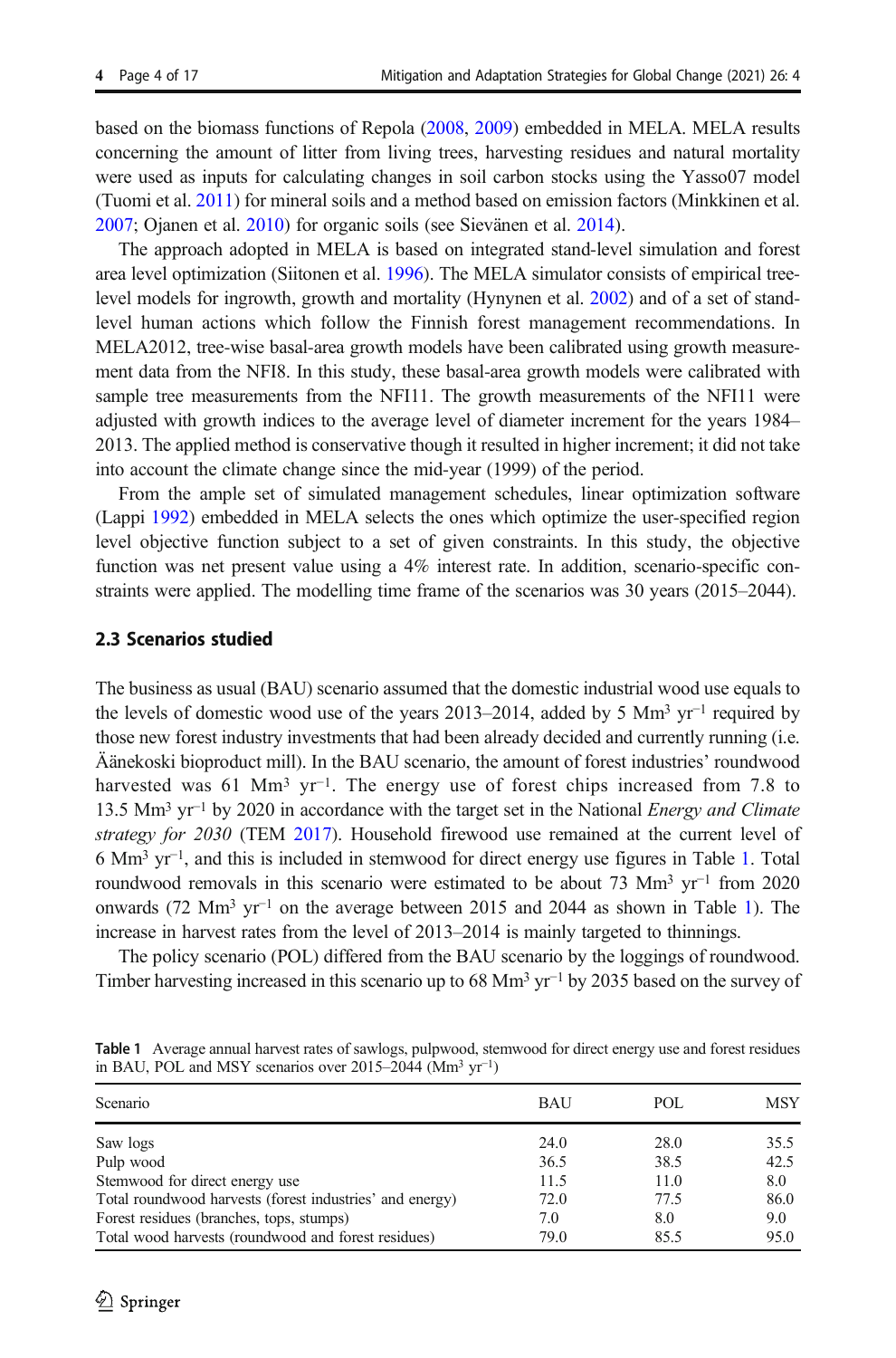the production of the Finnish forest industry (Pöyry Management Consulting [2016\)](#page-15-0). The energy use of wood chips and the households' firewood use evolved like in BAU based on the target set in the National Energy and Climate strategy for 2030 (TEM [2017](#page-16-0)). The total roundwood removals were at the level of 80 Mm<sup>3</sup> yr<sup>-1</sup> since 2025. The increase in harvest rates compared to the BAU scenario is mainly derived from final fellings.

The maximum sustainable yield (MSY) scenario assumed that the level of harvesting follows the definition of maximum sustainable yield of Natural Resources Institute of Finland, where timber harvests and net revenues are not allowed to decline between the subsequent periods which in our study were 2015–2024, 2025–2034 and 2035–2044. The amount of harvested timber and energy wood was around 90 Mm<sup>3</sup> yr<sup>-1</sup> from 2025 (Lehtonen et al. [2016](#page-15-0); Tuomainen et al. [2017\)](#page-16-0). This was based on the optimal solutions of the MELA model to maximize net revenues under the given constraints. Increased supply of sawlogs and pulpwood resulted in decreased supply of stemwood for direct energy use in MSY compared to BAU and POL. In MSY, the final felling area was significantly higher while the thinning area was lower compared to BAU and POL scenarios.

In all of these scenarios, we assumed that the annual harvest of stumps for energy can be at a maximum of 1 Mm3 yr<sup>−</sup>1. Simulation of forest management choice was based on Forest management guidelines 2013 (Äijälä et al. [2014\)](#page-14-0). Simulations were carried out on all forest land and poorly productive forest land but forest management was possible only on forest land available for wood supply and on forest land available for restricted wood supply where clear fellings were not allowed (Lehtonen et al. [2016\)](#page-15-0).

All approximations for climate change impacts into forest growth and soil organic matter decomposition were excluded. Estimated scenarios include soil carbon stock change estimates and also GHG emissions of  $N_2O$  and CH<sub>4</sub> from forest land. Non-CO<sub>2</sub> GHG emissions were converted into carbon dioxide equivalents using global warming potential  $(GWP<sub>100</sub>)$  figures from IPCC AR4 (Table [2.](#page-5-0)14 in Foster et al. [2007\)](#page-14-0) which are 25 for CH<sub>4</sub> and 298 for N<sub>2</sub>O. Impact of fertilization, forest fires, residue burning and land-use change for the climate was excluded. Concerning the scenarios in question, there were no specific policy measures in connection to scenarios or with respect to different harvesting levels for increasing fertilization, afforestation or residue burning. Based on historical data of forest fires, there was neither reason for anticipating differences between the scenarios in the studied time frame.

In this paper, we show the results following the physical flows of carbon dioxide equivalents as they are assumed to occur. This means that biomass-based  $CO<sub>2</sub>$  emissions are reported as they are assessed to take place and removals by forest carbon sequestration is determined by the growth of trees. As a result, the atmospheric  $CO<sub>2</sub>$  balance is the same than by following the accounting principles of greenhouse gas inventories set by the IPCC, where biomass-based  $CO<sub>2</sub>$ emissions are reported as zero in the energy sector and stock changes in forest and harvested wood product pools are reported instead of physical  $CO<sub>2</sub>$  flows (IPCC [2019\)](#page-15-0).

The uncertainty in the latest statistics of forest carbon net sink in Finland is estimated to be approximately  $\pm$  30% (Statistics Finland [2019a\)](#page-16-0). It can be assumed that this uncertainty is higher in the scenarios, in particular, as the development of the growth of trees and variables influencing soil GHG balances are subject to uncertainties. On the other hand, it can be assumed that the uncertainty involved in many of the parameters influences the results in the same direction, i.e. there is a strong positive correlation between many of the parameters. When calculating the differences in the atmospheric  $CO<sub>2</sub>$ -eq. balances between the scenarios, we assumed  $\pm$  40% uncertainty range as 95% confidence interval for and strong positive correlation ( $\rho = 0.9$ ) between the forest carbon net sink of the scenarios.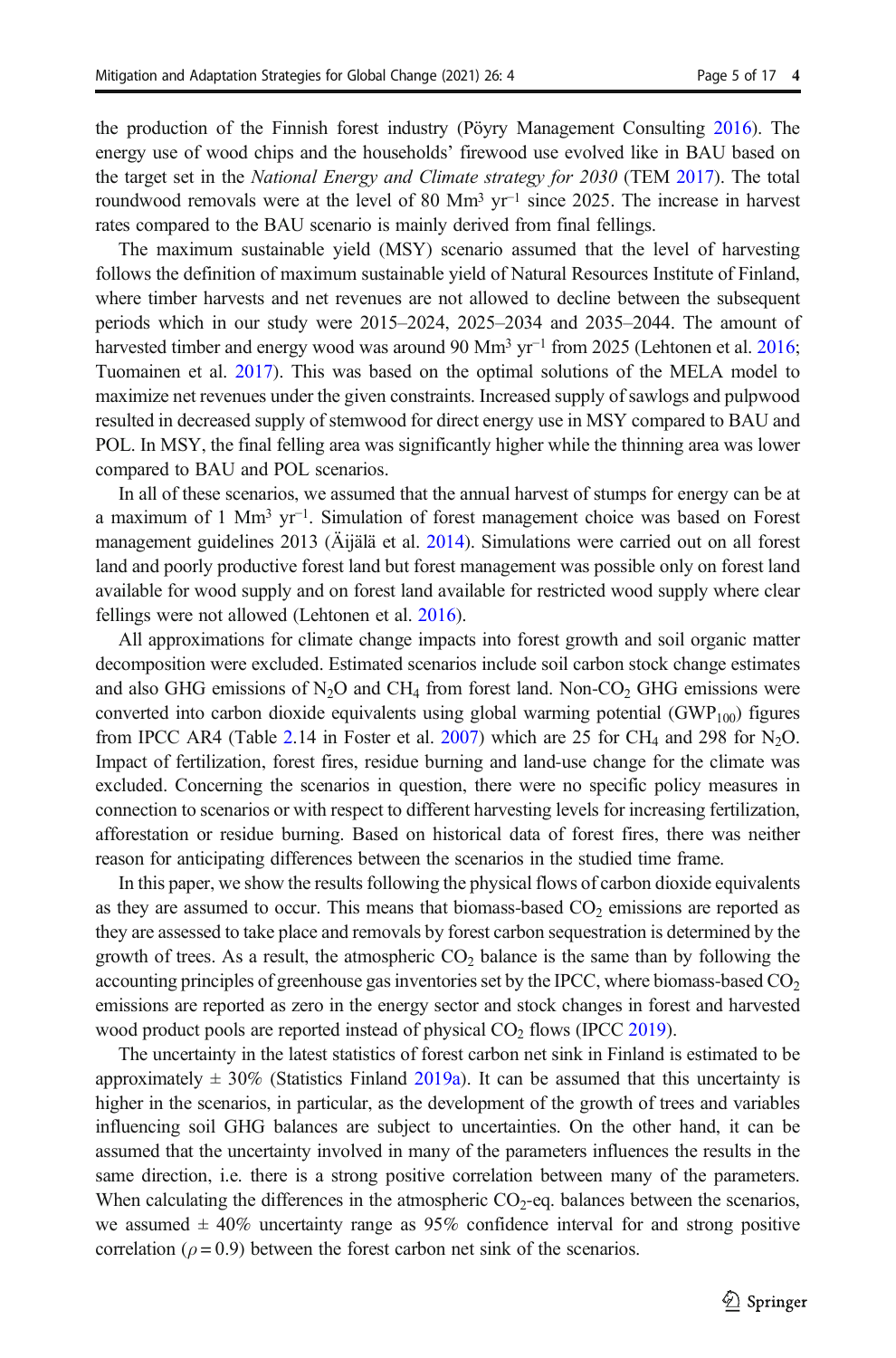<span id="page-5-0"></span>

| scenarios studied. Positive values indicate an increase (negative values indicate decrease) in parameter when a more intensive harvest scenario<br>stock, domestic wood harvests, forest carbon stock per domestic wood harvests, avoided fossil-based CO <sub>2</sub> emissions (expressed as carbon) and total atmospheric carbon balance<br>to a less intensive harvest scenario (BAU or POL). For stochastic variables, mean values are shown. 95% confidence interval is shown in<br>Table $2$ . The difference in average annual forest carbon sequestration, biomass-based carbon dioxide equivalent $(CO_2$ -eq.) emissions (expressed as carbon equivalents), forest carbon<br>parenthesis for some variables and results<br>between 2015 and 2044 and between<br>(POL or MSY) is realized compared |                                                                            |                                                             |                                                                            |
|--------------------------------------------------------------------------------------------------------------------------------------------------------------------------------------------------------------------------------------------------------------------------------------------------------------------------------------------------------------------------------------------------------------------------------------------------------------------------------------------------------------------------------------------------------------------------------------------------------------------------------------------------------------------------------------------------------------------------------------------------------------------------------------------------------------|----------------------------------------------------------------------------|-------------------------------------------------------------|----------------------------------------------------------------------------|
|                                                                                                                                                                                                                                                                                                                                                                                                                                                                                                                                                                                                                                                                                                                                                                                                              | <b>BAU → POL</b>                                                           | $\sum_{P}$<br><b>MSY</b>                                    | ↑<br>BAU.<br><b>MSY</b>                                                    |
| Carbon sequestration (Mt C) into forest in tree growth                                                                                                                                                                                                                                                                                                                                                                                                                                                                                                                                                                                                                                                                                                                                                       | $-0.7$                                                                     | $-2.3$                                                      | $-3.0$                                                                     |
| Biomass-based CO <sub>2</sub> -equivalent (Mt C-eq.) emissions to the atmosphere                                                                                                                                                                                                                                                                                                                                                                                                                                                                                                                                                                                                                                                                                                                             |                                                                            | 2.4                                                         |                                                                            |
| - From harvested wood                                                                                                                                                                                                                                                                                                                                                                                                                                                                                                                                                                                                                                                                                                                                                                                        | 1.0                                                                        | $\overline{.}$                                              |                                                                            |
| - From litter, deadwood and soil organic matter                                                                                                                                                                                                                                                                                                                                                                                                                                                                                                                                                                                                                                                                                                                                                              |                                                                            | 0.9                                                         |                                                                            |
| Reduction in forest carbon equivalent net sink (Mt C-eq.)                                                                                                                                                                                                                                                                                                                                                                                                                                                                                                                                                                                                                                                                                                                                                    | $\begin{array}{c} 2.0 \ (1.0; 3.0) \\ 1.2 \ 0.2 \end{array}$               | $5.2(3.8; 6.6)$<br>2.1                                      | $7.2$ (5.2; 9.2)<br>3.3                                                    |
| Domestic wood harvests (Mt C)                                                                                                                                                                                                                                                                                                                                                                                                                                                                                                                                                                                                                                                                                                                                                                                |                                                                            |                                                             |                                                                            |
| - Saw logs corresponding 33% of total harvests                                                                                                                                                                                                                                                                                                                                                                                                                                                                                                                                                                                                                                                                                                                                                               |                                                                            |                                                             | 0.5                                                                        |
| - Additional saw logs                                                                                                                                                                                                                                                                                                                                                                                                                                                                                                                                                                                                                                                                                                                                                                                        |                                                                            |                                                             | $\overline{\mathbf{8}}$                                                    |
| - Pulp wood                                                                                                                                                                                                                                                                                                                                                                                                                                                                                                                                                                                                                                                                                                                                                                                                  |                                                                            |                                                             | $\overline{c}$                                                             |
| - Energy wood                                                                                                                                                                                                                                                                                                                                                                                                                                                                                                                                                                                                                                                                                                                                                                                                |                                                                            | $-0.2$                                                      |                                                                            |
| net sink per<br>Reduction in forest carbon equivalent                                                                                                                                                                                                                                                                                                                                                                                                                                                                                                                                                                                                                                                                                                                                                        | 1.7(0.8; 2.5)                                                              | 26 (18, 3.1)                                                | 2.2 (1.6; 2.8)                                                             |
| increase in domestic wood harvests $(t_C/t_C)$                                                                                                                                                                                                                                                                                                                                                                                                                                                                                                                                                                                                                                                                                                                                                               |                                                                            |                                                             |                                                                            |
| Increase in harvested wood product C stock (Mt C)                                                                                                                                                                                                                                                                                                                                                                                                                                                                                                                                                                                                                                                                                                                                                            | $\begin{array}{c} 0.3\ (0.1;\ 0.5) \\ 0.9\ (0.7;\ 1.1) \\ 0.4 \end{array}$ |                                                             | $\begin{array}{c} 0.9 \ (0.5; 1.3) \\ 2.4 \ (1.8; 3.0) \\ 0.9 \end{array}$ |
| Avoided fossil-based CO <sub>2</sub> emissions (Mt C) through substitution                                                                                                                                                                                                                                                                                                                                                                                                                                                                                                                                                                                                                                                                                                                                   |                                                                            |                                                             |                                                                            |
| - Forest industry structure based on Soimakallio et al. 2016                                                                                                                                                                                                                                                                                                                                                                                                                                                                                                                                                                                                                                                                                                                                                 |                                                                            | 0.5                                                         |                                                                            |
| - Additional mechanical wood products and energy                                                                                                                                                                                                                                                                                                                                                                                                                                                                                                                                                                                                                                                                                                                                                             | 0.5                                                                        |                                                             |                                                                            |
| Total CO <sub>2</sub> -eq. balance change in the atmosphere (Mt C-eq.)                                                                                                                                                                                                                                                                                                                                                                                                                                                                                                                                                                                                                                                                                                                                       |                                                                            | $0.9(-0.1; 2.0)$ 3.1 (1.6; 4.5)                             | 3.9(1.9; 5.9)                                                              |
| $=$ - [Carbon sequestration (Mt C) into forest in tree growth]                                                                                                                                                                                                                                                                                                                                                                                                                                                                                                                                                                                                                                                                                                                                               |                                                                            |                                                             |                                                                            |
| + [biomass-based CO <sub>2</sub> -eq. (Mt C-eq.) emissions to the atmosphere] - [avoided fossil-based CO <sub>2</sub> emissions (Mt C) through<br>substitution]                                                                                                                                                                                                                                                                                                                                                                                                                                                                                                                                                                                                                                              |                                                                            |                                                             |                                                                            |
| Total CO <sub>2</sub> -eq. balance change in the atmosphere per domestic wood harvested (t <sub>C</sub> -eq./t <sub>C</sub> )<br>Probability for an increase in the atmospheric $CO2$ -eq. balance                                                                                                                                                                                                                                                                                                                                                                                                                                                                                                                                                                                                           | 97%                                                                        | $0.8 (-0.5; 1.7)$ 1.5 $(0.8; 2.2)$ 1.2 $(0.5; 1.8)$<br>100% | 100%                                                                       |
|                                                                                                                                                                                                                                                                                                                                                                                                                                                                                                                                                                                                                                                                                                                                                                                                              |                                                                            |                                                             |                                                                            |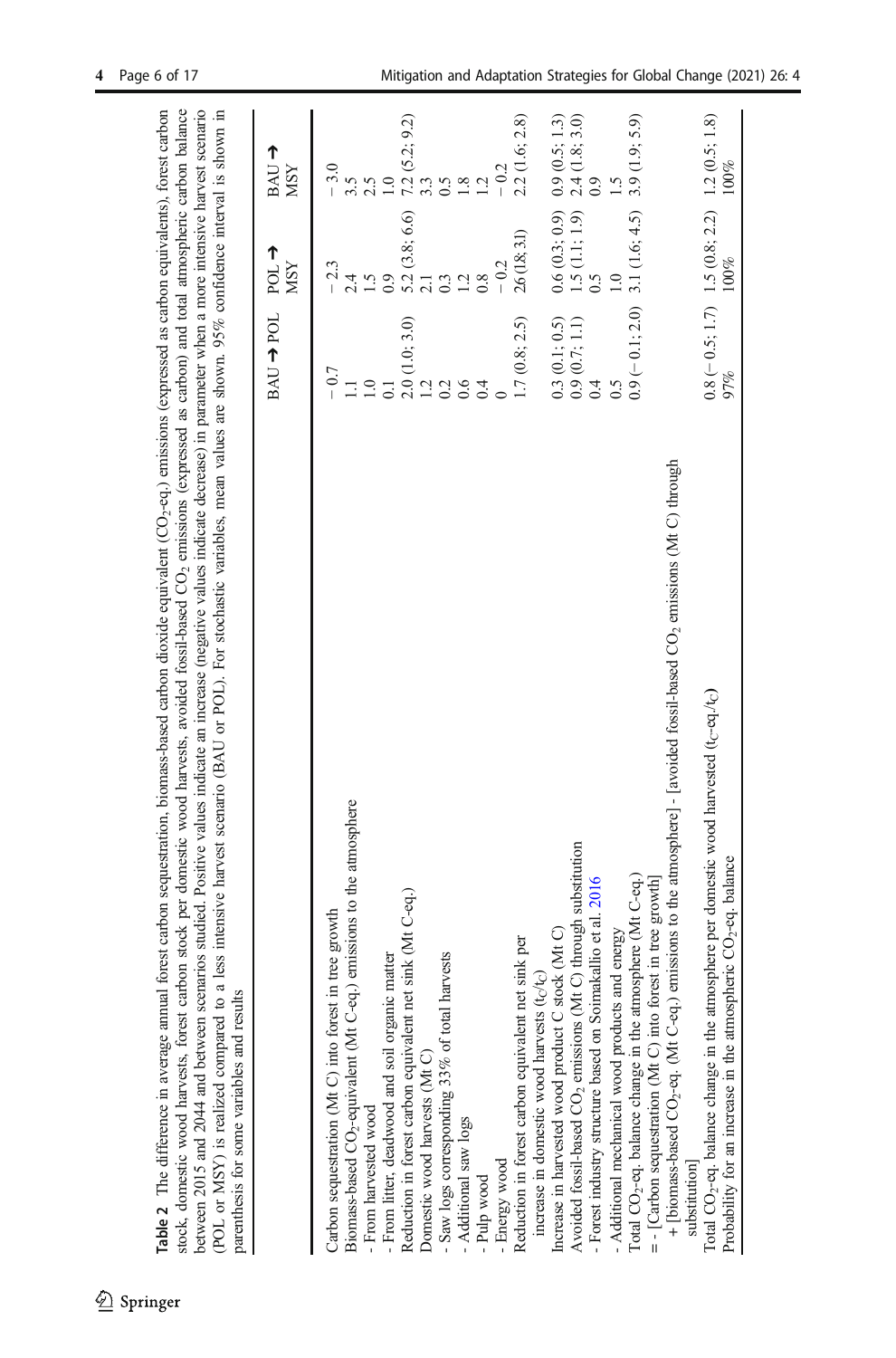#### 2.4 Assumptions on avoided emissions

When harvests are increased, materials and energy from additional harvests can be used in place of alternative materials and energy serving the same function. Thus, substitution credits from emissions avoided are generated between two scenarios (Soimakallio et al. [2016,](#page-16-0) Cowie et al. [2019](#page-14-0)). Here we refer with the *avoided emissions* to fossil  $CO<sub>2</sub>$  emissions (from fossil fuel use and industry) avoided in substitution. Biomass-based  $CO<sub>2</sub>$  flows related to changes in forest and HWP carbon stocks are considered separately and not included in avoided emissions in order to avoid double counting of biomass-based  $CO<sub>2</sub>$  emissions. The avoided emissions are expressed as a dimensionless indicator based on a ratio between fossil  $CO<sub>2</sub>$  emissions avoided (in tonnes of C) and wood harvested entering the system (in tonnes of C).

When wood is harvested from the forest, it is processed into various types of end-products which are used by society. Processing requires materials and energy which result in  $CO<sub>2</sub>$ emissions. Part of the energy requirement is covered by wood harvested (Rüter et al. [2016](#page-15-0), Lippke et al. [2011](#page-15-0)). The rest is covered by various types of energy sources including fossil fuels. The direct fossil fuel-based energy requirement and that embodied in the production of auxiliary materials reduces the amount of fossil  $CO<sub>2</sub>$  emissions avoided in substituting for alternative materials with wood (Soimakallio et al. [2016\)](#page-16-0).

According to a number of studies, more GHG emissions may be avoided in construction material substitution than in energy substitution (Gustavsson et al. [2006](#page-14-0); Pingoud et al. [2010](#page-15-0); Sathre and O'Connor [2010;](#page-16-0) Soimakallio et al. [2016\)](#page-16-0). This is the case, in particular, if fossil fuel-intensive materials are assumed to be replaced and if harvested wood products are assumed to be used as energy at the end of life to further replace fossil fuels. However, considering the uncertainties in processing and related emissions of both wood and alternative products to be replaced, the avoided emissions are not necessarily the highest in scenarios where the share of mechanical wood products is the highest (Soimakallio et al. [2016\)](#page-16-0). New products from pulpwood, such as bio-composites, may avoid more fossil  $CO<sub>2</sub>$  emissions in material substitution than mechanical wood products or traditional paper products (Hurmekoski et al. [2018](#page-14-0); Seppälä et al. [2019](#page-16-0)).

Scenarios studied in Soimakallio et al. ([2016\)](#page-16-0) reflect a continuation of 2010 wood utilization and five different hypothetical forest industry structures presented in Kallio et al. ([2014](#page-15-0)). The share of saw logs out of the overall domestic harvests in these scenarios are very well in line with our BAU, POL and MSY scenarios: BAU corresponds to Kallio et al. [\(2016\)](#page-15-0) Base scenario, POL corresponds to Kallio et al. ([2016\)](#page-15-0) Stagnation scenario and MSY corresponds to *Continuation of 2010 wood utilization*. However, as the avoided emissions were calculated for the overall wood utilization (in comparison to no harvest scenario) in Soimakallio et al. ([2016](#page-16-0)), such data is not directly applicable to describe changes between our scenarios (i.e. between BAU and POL, POL and MSY and BAU and MSY) where the share of mechanical wood products is significantly increased.

In five out of six scenarios studied by Soimakallio et al. [\(2016\)](#page-16-0), the share of sawlogs from the total domestic harvests is close to one-third. Instead, changes between BAU and POL (Fig. [1a](#page-7-0), [1b\)](#page-7-0), POL and MSY (Fig. [1b](#page-7-0), [1c\)](#page-7-0) and BAU and MSY (Fig. [1a](#page-7-0), [1c\)](#page-7-0) correspond to the share of more than two-thirds. We assessed the avoided emissions between our scenarios in two steps. First, we assessed how much fossil  $CO<sub>2</sub>$  emissions are avoided on average by a unit of carbon in harvested wood entering the system as presented in Soimakallio et al. [\(2016\)](#page-16-0). This data was then applied to the change in pulpwood, energy wood and that amount of saw logs that corresponds to the share of one-third in total harvests. In other words, we assumed that the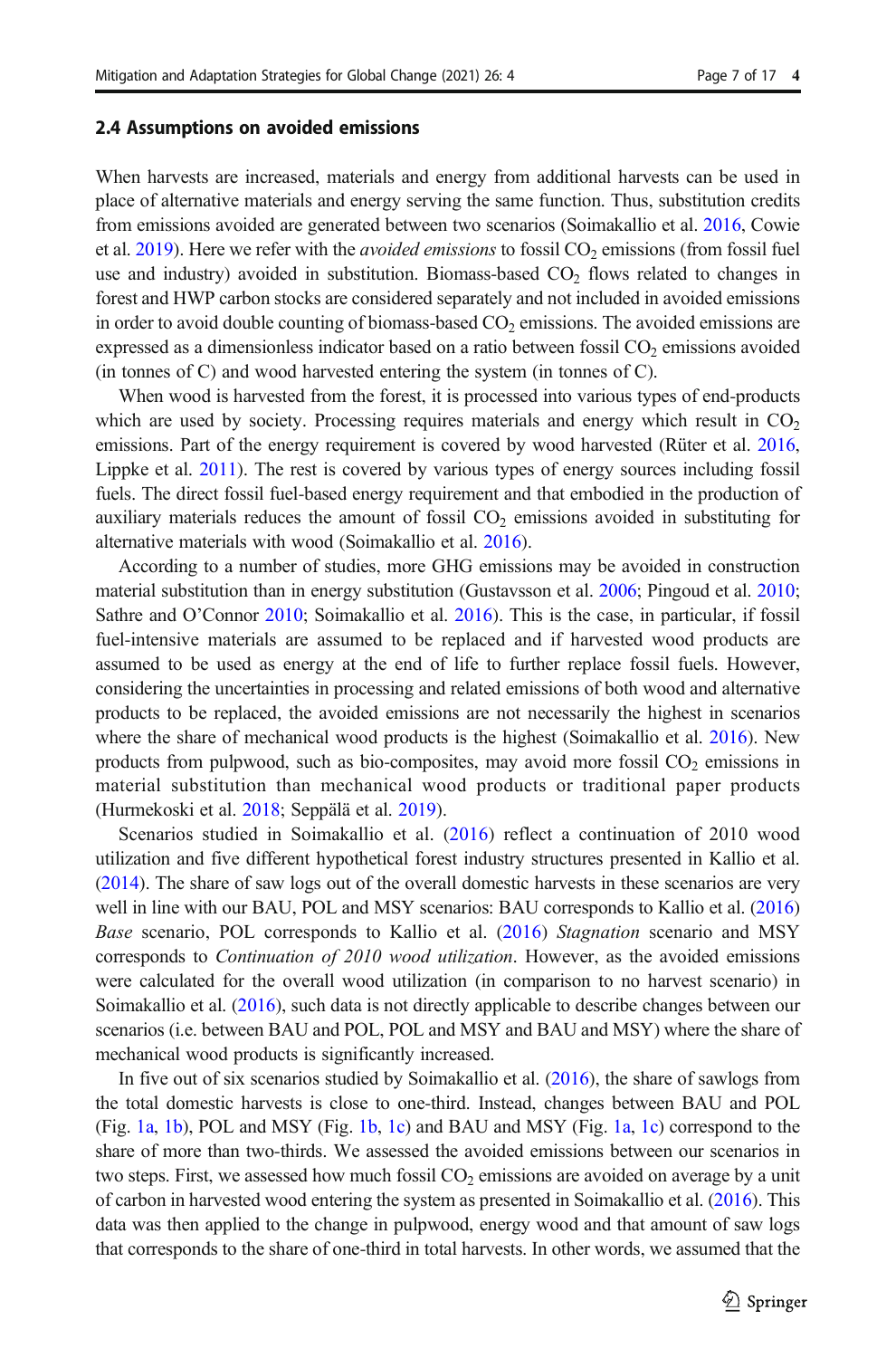<span id="page-7-0"></span>







Fig. 1 a, b and c Average annual carbon equivalent balance (Mt C-eq. yr<sup>−</sup>1) between 2015 and 2044 of Finnish forests and domestically harvested wood products (HWP) in BAU (a), POL (b) and MSY (c) scenarios. Forest carbon stock is separated into standing tree stock in forest land available and not available for wood production and into forest soil. Flows fixed as input parameters in the modelling appear as red font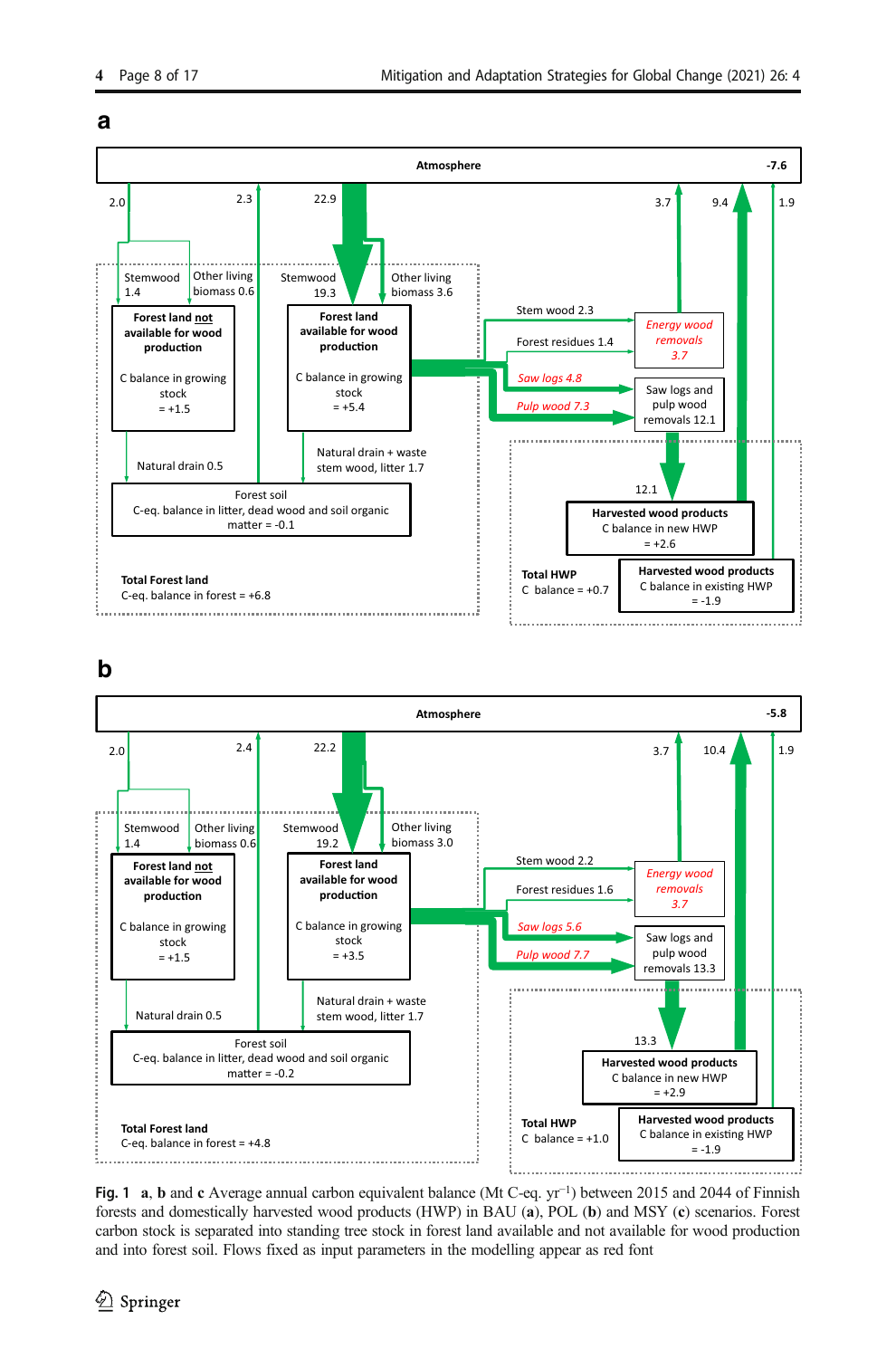



Fig. 1 (continued)

change in wood harvesting between our scenarios partly corresponds to the change in forest industry structures studied by Soimakallio et al. ([2016](#page-16-0)) in their five out of six scenarios (excluding their Change scenario). For the additional increase in sawlog harvesting, we assumed that 50% is converted to mechanical wood products and 30% to sawmill residues used for energy to substitute fossil fuels. These assumptions were based on the following: (1) in 2018, the amount of mechanical wood products produced in Finland corresponded to approximately 50% of the domestic sawlog use (Luke  $2020a$ , [b\)](#page-15-0) and (2) the energy consumption of mechanical wood products processing corresponded roughly 20% of the energy content of mechanical wood products (Statistics Finland [2019a,](#page-16-0) [b\)](#page-16-0), thus only 30% were considered to be available for substitution.

The probability distributions for the avoided fossil  $CO<sub>2</sub>$  emissions were determined as follows. We calculated the average unit of fossil  $CO<sub>2</sub>$  emissions (expressed as tonnes of carbon) avoided per unit of carbon (tonnes of carbon) harvested using the data presented by Soimakallio et al. [\(2016](#page-16-0)) for their five scenarios (excl. their Change scenario). For the calculation, we applied the probability distributions of their input variables including various types of material, energy and emission conversion and substitution factors related to wood processing and use (see Soimakallio et al. [2016](#page-16-0) for details). The mean values simulated were between 0.5 and 0.6 ( $t_C/t_C$ ), and the minimum 2.5%:ile value was 0.4 and the maximum 97%:ile value was 0.8 for all the five scenarios. We set 0.6 as the mean value and  $\pm$  33.3% uncertainty as a 95% confidence interval for the particular variable. For the avoided emissions of using additional mechanical wood products, we applied 1.25 (t<sub>C</sub>/t<sub>C</sub>) as mean value and  $\pm$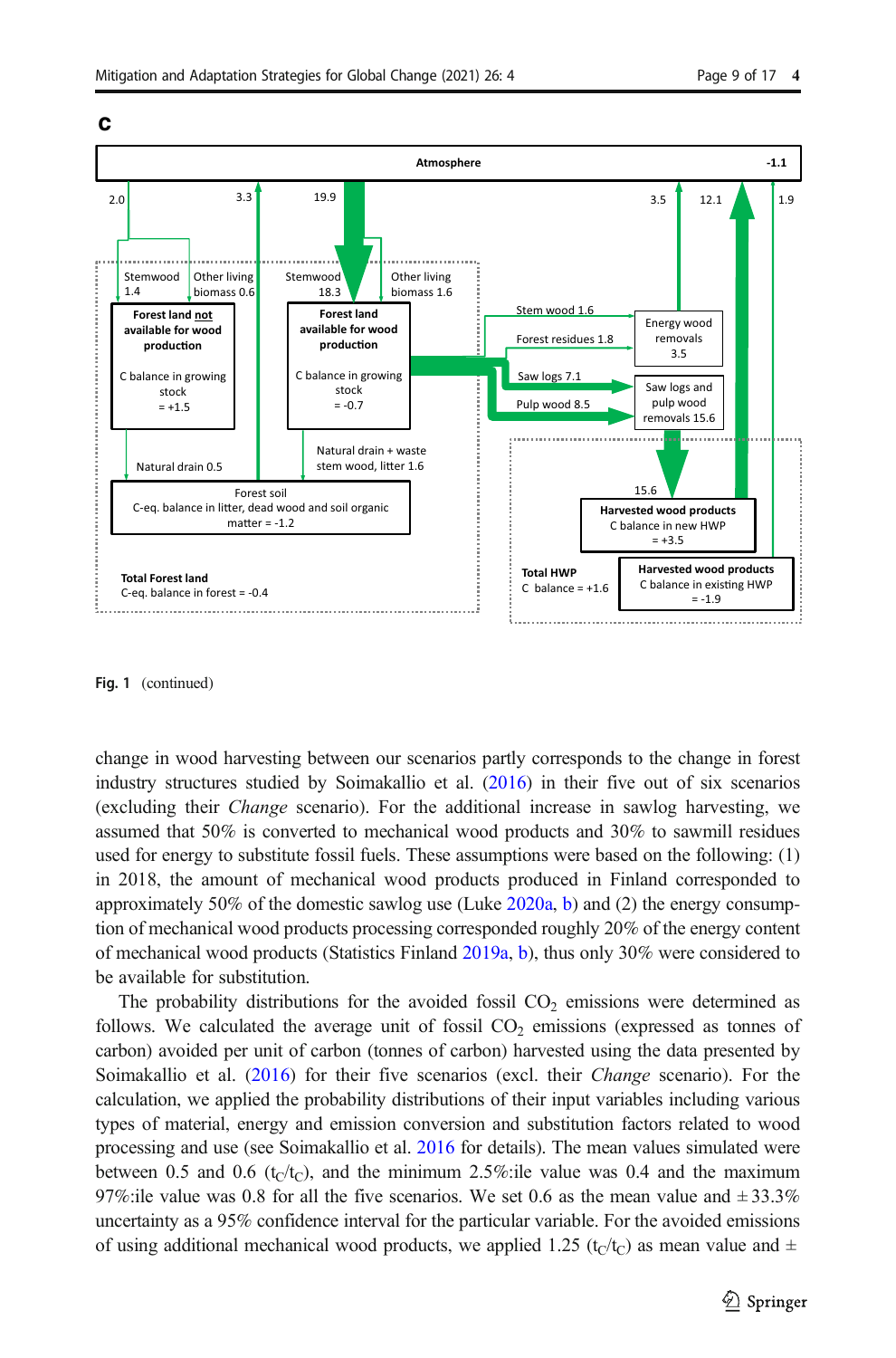60% uncertainty as a 95% confidence interval based on Soimakallio et al. ([2016](#page-16-0)). For the additional sawmill residues, the corresponding figures were 0.75 and  $\pm$  33.3%.

#### 2.5 Decay of harvested wood products

We estimated the decay of harvested wood products (HWP) using the methods applied in Finnish national greenhouse gas inventories to the UNFCCC (Statistics Finland [2019a\)](#page-16-0). The method applied is so-called Production approach which encompasses domestically produced HWP originating from domestic harvest. The half-lives applied for coniferous sawnwood, wood-based panels and pulp were 35a, 25a and 2a, and carbon density (t Cm<sup>−</sup>3) was 0.225, 0.269 and 0.45, respectively (Statistics Finland [2019a](#page-16-0)).

We separated the decay of carbon stock in existing HWPs which have been produced before 2015 from the change in the carbon stock of HWPs assumed to be produced in the studied scenarios between 2015 and 2044. The average annual emissions from the decay of the HWP stock existing at the beginning of 2015 were assumed to equal 1.9 Mt C between 2015 and 2044 (Ollila [2017](#page-15-0)). The change in HWP stock due to domestic harvests between 2015 and 2044 was calculated based on the forest scenario activity data. Based on the current situation, 43% and 7% of the carbon content of saw logs harvested were assumed to be converted into end-products for coniferous sawnwood and wood-based panels.

The uncertainty of HWP carbon stock changes applied in the latest GHG inventory is  $\pm 50\%$ (Statistics Finland [2019a](#page-16-0)). Like with the forest carbon net sink, it can be assumed that the uncertainty involved in HWP carbon stock changes influences the results of various scenarios in the same direction. When calculating the atmospheric carbon dioxide equivalent balances of HWPs between scenarios, we applied  $\pm$  50% uncertainty as a 95% confidence interval and a strong positive correlation ( $\rho = 0.9$ ) for harvested wood product carbon stock changes between scenarios.

# 3 Results

The annual average carbon dioxide equivalent balances in absolute terms between 2015 and 2044 in the studied forest scenarios are presented in Fig. [1a](#page-7-0), [1b](#page-7-0) and [1c](#page-7-0). The forest carbon stock increased in BAU and POL scenarios while remained approximately stable in the MSY scenario. As was expected, forest carbon stock became lower the more wood was harvested. Carbon sequestration into forests decreased when harvest rates were increased (Fig. [1a](#page-7-0), [1b 1c](#page-7-0), Table [2](#page-5-0)). In addition, biomass-based carbon dioxide and other GHG emissions to the atmo-sphere were largest in MSY (Fig. [1c\)](#page-7-0) and smallest in BAU (Fig. [1a\)](#page-7-0). This is because roughly half of the increased carbon harvested from forests was released to the atmosphere within the studied period in energy use and decay of harvested wood products (Fig. [1a,](#page-7-0) [1b](#page-7-0), [1c,](#page-7-0) Table [2](#page-5-0)).

Increased harvests provided an increased amount of wood for material and energy substitution. The avoided fossil  $CO<sub>2</sub>$  emissions were the larger the more wood on average was harvested (Table [2\)](#page-5-0). However, the overall GHG balance in the atmosphere was very likely increased when wood harvest rates were increased (Table [2\)](#page-5-0). Given the uncertainty ranges and time frame considered, this is because the avoided fossil  $CO<sub>2</sub>$  emissions were very likely lower in all the comparisons than the joint effect of the increased biomass-based  $CO<sub>2</sub>$ -eq. emissions to the atmosphere and reduced carbon sequestration into forests (Table [2\)](#page-5-0). The only comparison between BAU and POL scenarios showed a small probability (3%) that the atmospheric carbon dioxide equivalents were reduced when harvest rates were increased (Table [2](#page-5-0)).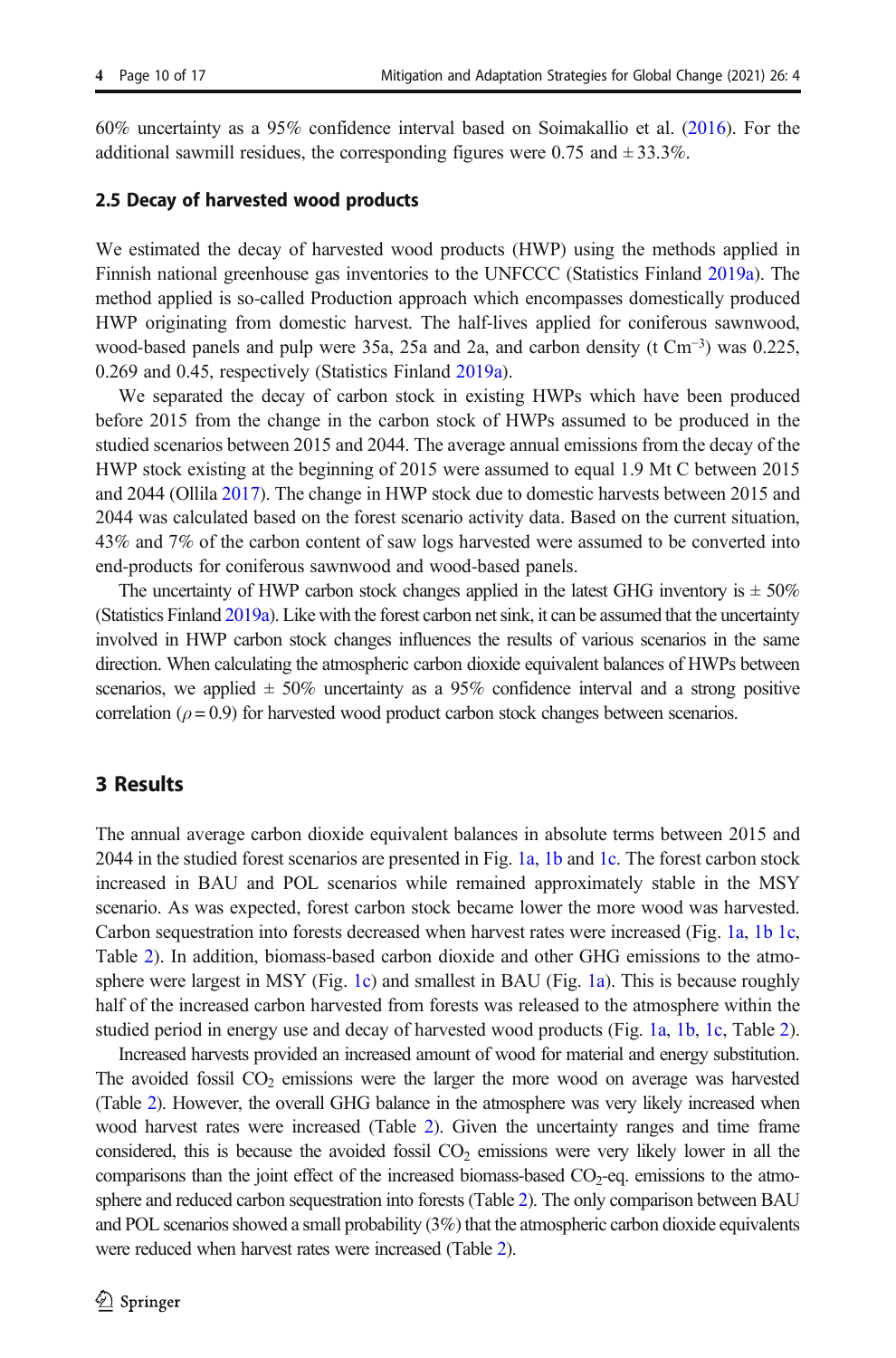# 4 Discussion

#### 4.1 Interpretation of the results

Comparison of various wood harvest scenarios showed that when harvest rates were increased, less carbon was stored in the forest over a 30-year time horizon simulated. On average, one additional unit of carbon harvested from forest reduced forest carbon net sink by approximately two units. This implies that the potential to generate negative emissions through sequestration of carbon into the forest was heavily reduced by wood harvests. Even if all the biomass-based  $CO<sub>2</sub>$  emissions from increased wood harvested could be prevented using BECCS and/or by other means, the atmospheric  $CO<sub>2</sub>$  balance would not necessarily reduce within the time horizon considered. This is because forgone carbon sequestration was in the same order of magnitude as the avoided fossil-based  $CO<sub>2</sub>$  $CO<sub>2</sub>$  $CO<sub>2</sub>$  emissions (Table 2). In addition, increased harvest rates resulted in increased GHG emissions from litter, deadwood and soil organic matter over the studied time horizon.

Compared to the BAU scenario, the reduction in forest carbon equivalent net sink due to increased harvest rates equals 2.0 and 7.2 Mt C-eq. yr<sup>−</sup><sup>1</sup> and increase in HWP carbon stock equals only 0.3 and 0.9 Mt C-eq. yr<sup>-1</sup> for POL and MSY scenario. Consequently, the net flow of biomass-based carbon dioxide equivalent to the atmosphere is increased by 1.8 and 6.5 Mt C-eq. yr<sup>-1</sup> in POL and MSY scenario compared to BAU. These figures can be compared to the development of the GHG emissions (excluding land use, land-use change and forestry, i.e. LULUCF sector) in Finland. In 2015, the GHG emissions in Finland were roughly 15 Mt C-eq., while the target in accordance with the *National Energy and Climate strategy for 2030* is roughly 11 Mt C-eq. and for 2050 less than 1–4 Mt C-eq. (TEM [2017\)](#page-16-0). Thus, the increased net flow of biomass-based carbon dioxide equivalent to the atmosphere can negate a significant part of the efforts to reduce GHG emissions in other sectors.

Reduction in forest carbon equivalent net sink per increase in average wood harvested was lower between BAU and POL (1.6  $t_{c\text{-eq}}/t_c$ ) than between BAU and MSY (2.2  $t_{c\text{-eq}}/t_c$ ) or between POL and MSY (2.6  $t_{c-eq}/t_c$ ). This indicates that increment loss of trees due to a reduction in NPP was higher the more wood was harvested.

It should be noted that in the international rules to account for and report GHG emissions by sources and removals by sinks,  $CO<sub>2</sub>$  emissions from biomass combustion are considered as zero in the energy sector (IPCC [2019](#page-15-0)). This influences also the way how removals by forest carbon sink are defined in the IPCC accounting and reporting rules (IPCC [2019](#page-15-0)). As  $CO<sub>2</sub>$  emissions from biomass combustion are accounted as zero in the energy sector, carbon removed in wood harvests is accounted as an emission and carbon stock increase in harvested wood products as a removal, both reported in Land use, land-use change and forestry (LULUCF) sector. This way the atmospheric balance between  $CO<sub>2</sub>$  emissions and carbon sequestration remains the same than if physical flows of  $CO<sub>2</sub>$  would have been the basis for biomass carbon accounting and reporting, such as in this study. Both of these methods are applicable and end up with the same conclusions but should not be mixed together. The results presented can be converted to follow the IPCC accounting and reporting rules by considering  $CO<sub>2</sub>$ emissions from biomass combustion as zero, and forest and harvested wood product stock changes as an emission (decrease) or removal (increase).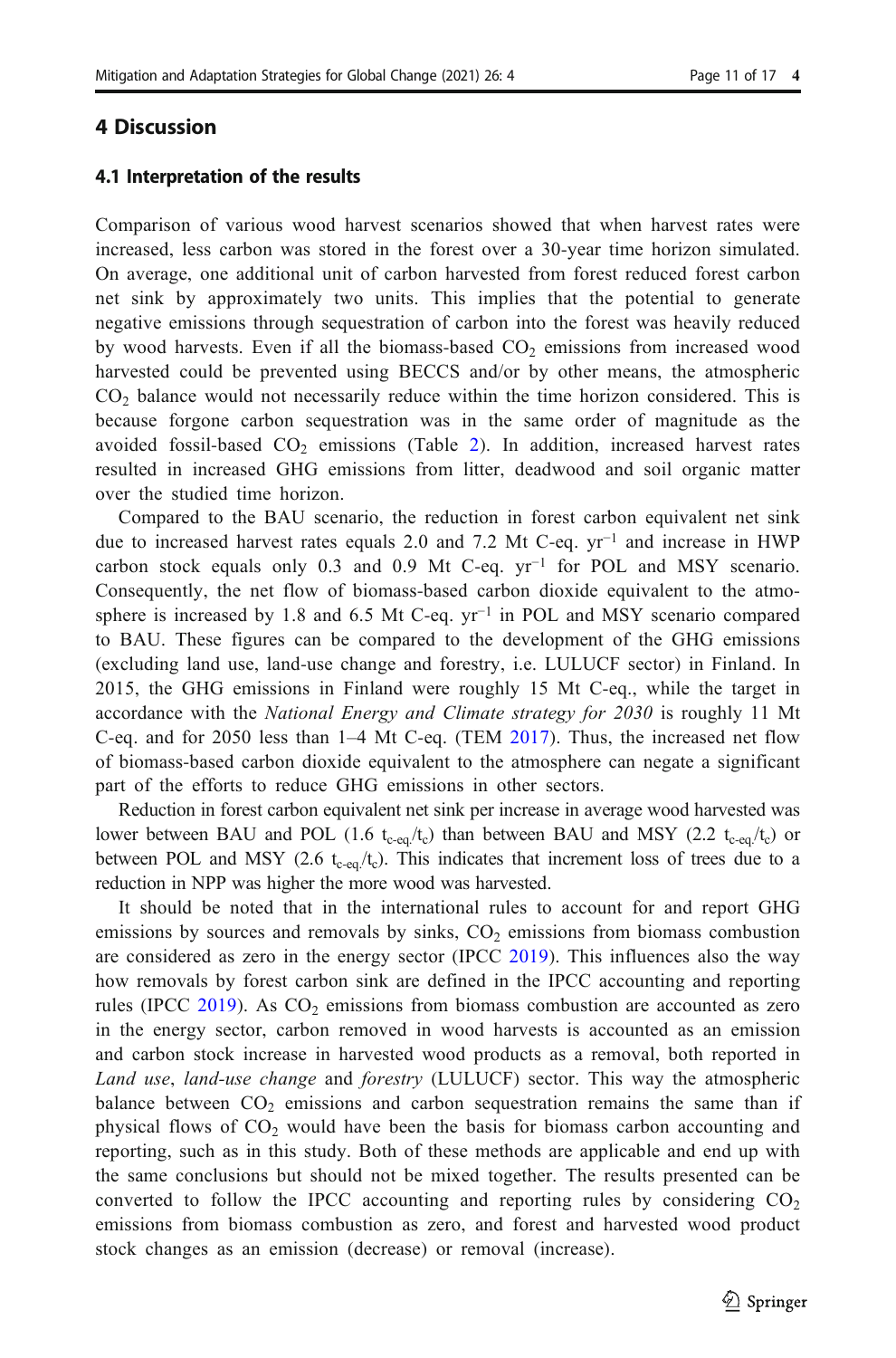#### 4.2 Comparison with other studies

Overall carbon balances of different forest management and biomass use scenarios at the national level in Finland have been studied by Soimakallio et al. ([2016](#page-16-0)), Heinonen et al. [\(2017\)](#page-14-0) and Seppälä et al. [\(2019](#page-16-0)). Changes in forest carbon stocks are based on the Motti model (Hynynen et al. [2015](#page-15-0)) in Soimakallio et al. ([2016](#page-16-0)) and on the Monsu model (Pukkala [2011](#page-15-0)) in Heinonen et al. ([2017](#page-14-0)) and Seppälä et al. ([2019](#page-16-0)). Soimakallio et al. [\(2016\)](#page-16-0) concluded that atmospheric  $CO<sub>2</sub>$  is roughly neither increased nor decreased over a 100-year time horizon in forest utilization scenarios studied and that a large decrease is exceptionally unlikely. Even though the average avoided emissions were significantly higher in our study than in Soimakallio et al.  $(2016)$  $(2016)$  $(2016)$ , the net CO<sub>2</sub> flow to the atmosphere was higher in our study than in Soimakallio et al. [\(2016\)](#page-16-0). This is mainly because our results indicate a significantly higher average reduction in forest carbon equivalent net sink per increase in wood harvested (mean values between 1.6 and 2.6 t<sub>c</sub>/t<sub>c</sub>) than assessed in Soimakallio et al. ([2016](#page-16-0)) (i.e. 0.4–1.1 t<sub>c</sub>/t<sub>c</sub>). Seppälä et al. [\(2019\)](#page-16-0) concluded that atmospheric  $CO<sub>2</sub>$  is increased when wood harvesting based on current forest management practices is increased over a 100-year time horizon using current displacement factors (on average 1.1  $t_c/t_c$ ). In Seppälä et al. [\(2019\)](#page-16-0), the average reduction in forest carbon net sink per additional wood harvested  $(2.0-2.4 \text{ tc}/t_c)$  was within the range of our study. Heinonen et al.  $(2017)$  $(2017)$  $(2017)$  concluded that an annual harvest rate of 40 Mm<sup>3</sup> provided the highest climate change mitigation effect over a 90-year time horizon within the range of annual harvests from 40 to 100 Mm3.

Comparison of our results with Soimakallio et al. ([2016](#page-16-0)), Heinonen et al. [\(2017](#page-14-0)) and Seppälä et al. ([2019](#page-16-0)) provides two important insights. First based on the results presented by Heinonen et al. [\(2017\)](#page-14-0) and Seppälä et al. ([2019\)](#page-16-0), lengthening the time horizon from 30 to 90– 100 years does not significantly reduce net  $CO<sub>2</sub>$  flow to the atmosphere resulting from increased wood harvesting and use. Second, the relatively low reduction in forest carbon net sink per increased wood harvested applied in Soimakallio et al. ([2016](#page-16-0)) is thus explained mainly by changes in other forest management practices than in harvest rates.

Regarding forest carbon stock changes, Soimakallio et al. [\(2016\)](#page-16-0) rely on four different Finnish national-level forest management scenarios over a 100-year time horizon presented in Hynynen et al. [\(2015\)](#page-15-0). In 'The active forest sector and intensive biomass production (INT) scenario', they assumed intensified harvest rates and measures of intensive wood production, such as fertilization and artificial regeneration based on planting with genetically improved material. This scenario can be compared with their three other scenarios where less wood was harvested and wood production was less intensified. Based on the comparison, Soimakallio et al. [\(2016\)](#page-16-0) showed that over 30 and 100 years, each unit of additional carbon harvested in INT scenario reduced forest carbon net sink by approximately 1.2 and 0.8 units of carbon  $(t_c)$ t<sub>c</sub>). This is significantly less than the mean values (1.6–[2](#page-5-0).6 t<sub>c</sub>/t<sub>c</sub>) presented in Table 2 for the scenarios studied in this paper. Thus, although an extension of the time horizon considered lowers the reduction in forest carbon net sink per increased wood harvested, lower figures based on Hynynen et al. [\(2015\)](#page-15-0) are mainly explained by consideration of forest management practices that compensate the effect.

Based on the results of our study, Soimakallio et al. ([2016](#page-16-0)) and Seppälä et al. [\(2019\)](#page-16-0), it is evident that increasing harvest rates increase atmospheric  $CO<sub>2</sub>$  concentrations at least up to 100 years if current forest management practices and knowledge on avoided emissions are considered. These studies applied altogether three different forest models (MELA, Motti and Monsu) for different types of harvest and forest management scenarios and considered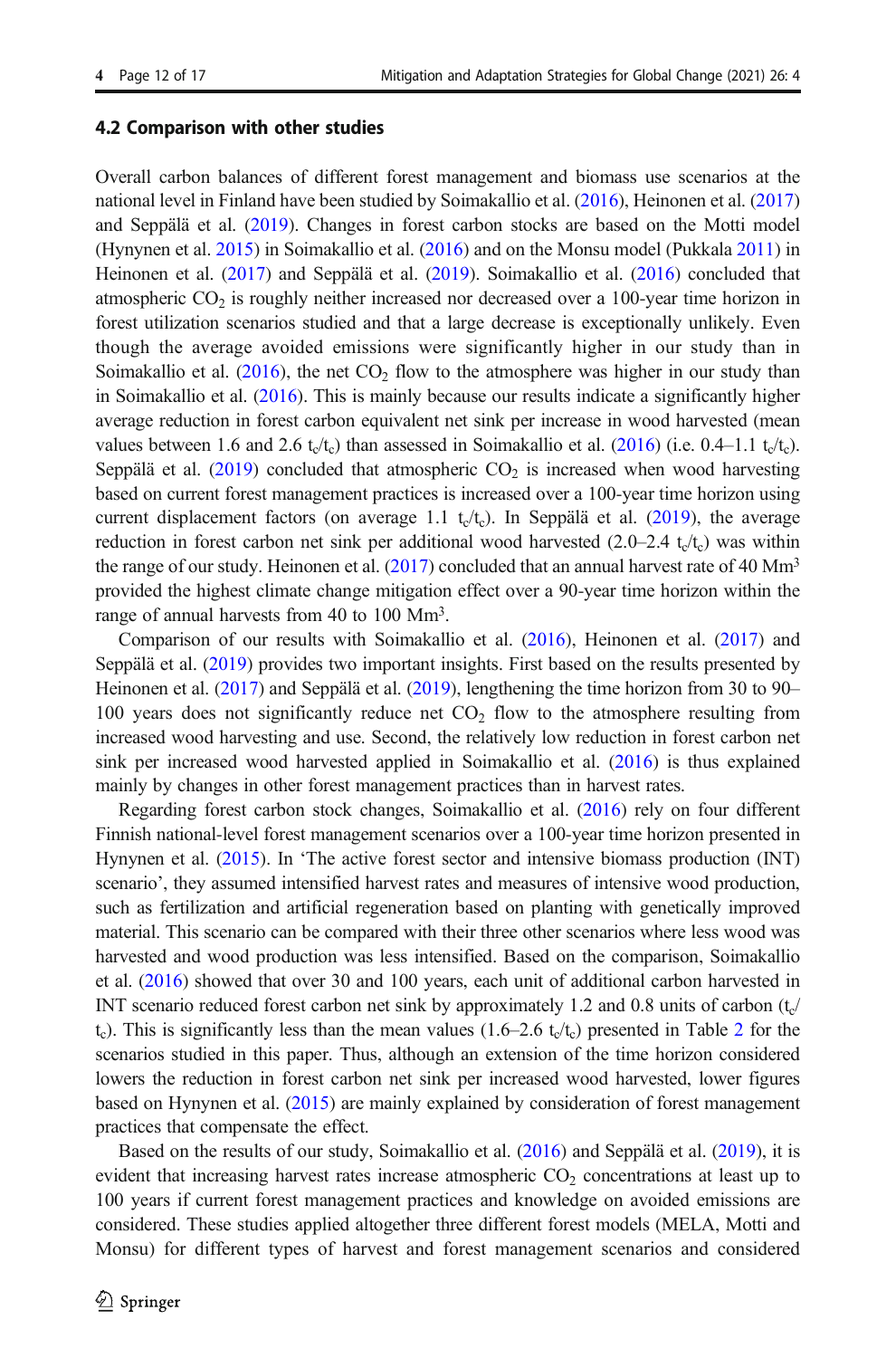different factors for avoided emissions. The net biomass-based  $CO<sub>2</sub>$  flow to the atmosphere can be reduced by applying measures to improve forest growth. Yet, according to Soimakallio et al.  $(2016)$ , it is extremely unlikely that the net  $CO<sub>2</sub>$  flow to the atmosphere would be significantly reduced by additional wood harvesting although measures of intensive wood production are considered. This conclusion can perhaps be reversed only if wood harvested could on average substitute significantly larger amounts of fossilbased  $CO<sub>2</sub>$  emissions and if biomass-based  $CO<sub>2</sub>$  emissions from wood harvested were significantly lower than is currently expected.

Soimakallio et al. ([2016](#page-16-0)) studied carbon balances in six different scenarios using stochastic modelling. The amount of mechanical wood products, pulpwood products and energy products varies between those scenarios. However, Soimakallio et al. [\(2016\)](#page-16-0) concluded that, given the parameter uncertainties, the carbon balances per wood entering the system were close to each other in all the scenarios studied and the parameter uncertainties were much higher than the variation between scenarios studied. This implies that forest industry structure alone did not significantly influence the avoided emissions.

The average displacement factor applied in our study was 1.2 t<sub>c</sub>/t<sub>c</sub> (range from 0.7 to 1.7 t<sub>c</sub>/  $t_c$ ). This is close to that applied by Seppälä et al. ([2019](#page-16-0)) and significantly higher than some other country-level displacement factors, such as those presented by Soimakallio et al. [\(2016\)](#page-16-0) for Finland (0.4–0.8), Suter et al. [\(2017\)](#page-16-0) for Switzerland (0.5 t<sub>c</sub>/t<sub>c</sub>), Lundmark et al. [\(2014\)](#page-15-0) for Sweden (0.6) and Smyth et al. [\(2017\)](#page-16-0) for Canada (0.5 t<sub>c</sub>/t<sub>c</sub>). Increasing harvest of wood can show on average more than 1  $t_c/t_c$  displacement factor typically only if a significant share of the increased harvest of wood is used for construction materials. In addition, the share of construction materials in the product mix heavily influence the longevity of products; thus, carbon flows to and from harvested wood products. The more pulp, paper and energy products are produced, the more likely the average displacement factor is less than  $1 t_c/t_c$ , and the more likely the carbon content of the products is rapidly released to the atmosphere.

#### 4.3 Uncertainties in forest carbon equivalent net sink

Forest carbon net sinks are subject to relatively significant uncertainties. According to the most recent national GHG inventory (Statistics Finland [2019a\)](#page-16-0), the total forest carbon net sink in Finland in 2017 is estimated to vary between 6 and 12 Mt C-eq. This underlines the need to further improve forest carbon net sink estimation methods and especially those for soils that have the highest uncertainties. Regarding the development of forest carbon net sink in the future, even higher uncertainties take place even though the overall logging and total removals would be known.

We assumed 40% uncertainty and a strong positive correlation between the forest carbon net sink of the scenarios. The assumption on the strong positive correlation means that even though the absolute values of the forest carbon net sink were subject to significant uncertainty, this uncertainty influenced the same direction in each of the scenarios. Consequently, the uncertainty between the scenarios (Table [2](#page-5-0)) is much smaller in absolute terms. However, the strong positive correlation was based on the rough and simple assumption which should be justified by more comprehensive uncertainty analysis in further studies.

Climate change and the rise of atmospheric  $CO<sub>2</sub>$  concentrations may significantly influence forest growth and soil respiration in the future. If these factors accelerate forest growth, the carbon net sink in forests may increase in absolute terms also in scenarios where harvest rates are increased from the current level (Kallio et al. [2016](#page-15-0)). However, this does not mean that the reducing impact additional harvests have on forest carbon net sink would be lower than in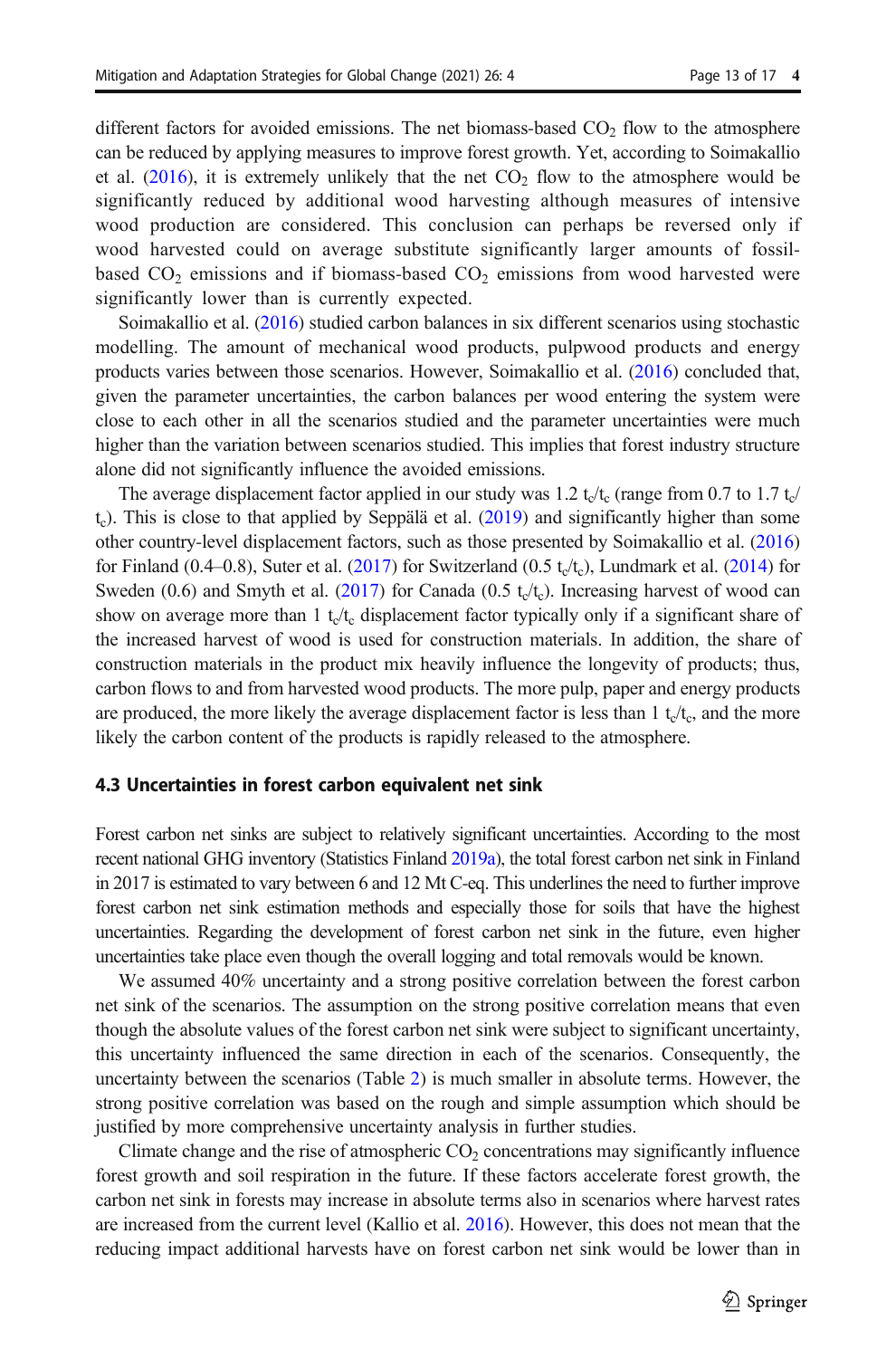scenarios relying on the current climate conditions, such as those studied in this paper. Instead, the opposite may hold true. This is because the increased growth of existing forests also increases forgone carbon sequestration between more and less intensive wood harvesting scenarios (see supplementary information of Soimakallio et al. [2016](#page-16-0)).

In practice, climate change may influence differently in different types of forests, thus influencing the impact forest management has on the development of forest carbon stocks. Forests are prone to risks of different nature. The timing, frequency and severity of biotic (e.g. insects, parasites, pathogenic fungi) and abiotic disturbances (e.g. drought, wind, wildfire) are closely linked with climate. It is very likely that climate change will trigger not only direct changes in forest productivity, composition and diversity (Thuiller et al. [2005\)](#page-16-0) but also indirect changes via modified disturbance regimes (Seidl et al. [2014;](#page-16-0) Temperli et al. [2013](#page-16-0)). Accordingly, disturbances have been found to increase in Europe's forests during the twentieth century (Schelhaas et al. [2003](#page-16-0)). Different forest types featuring different stand structure, composition and age under given climatic and management regimes have different resilience, i.e. capacity to withstand different disturbance agents. Brang et al. ([2014](#page-14-0)) describe principles for reducing the effect of increasing disturbances on the carbon stocks. Increasing tree species richness improves stand resistance especially against droughts and storms, while the increase in structural diversity may decrease susceptibility for both abiotic and biotic disturbance agents, e.g. insects like bark beetle find saplings less attractive than mature trees. Natural regeneration maintains and increases genetic variation within tree species. Thus, from a forest management perspective, multi-layered mixed forest stands could be recommended if these principles together are accounted for. On the other hand, keeping average growing stocks low, especially in the MSY scenario, may support the resistance of individual trees due to lower stand density and at the same time, lower carbon density decreases the risk of a forest fire. We still lack an understanding of disturbance dynamics like interactions between different agents and scale-dependencies evolvement over time and in response to climatic change (Seidl et al. [2017](#page-16-0)).

It is evident that climate change increases the uncertainties related to forests. As far as climate change increases the growth of trees, reduction in forest carbon net sink due to increased wood harvests is strengthened. On the other hand, if natural disturbances likely increased by climate change can be reduced by increased wood harvests, then a reduction in forest carbon net sink due to increased wood harvests is weakened. Due to a lack of knowledge, it is difficult to conclude how the exclusion of climate change in our scenarios affects our results. Lack of knowledge on climate change impacts is not only related to the MELA model applied in this paper but a typical problem with other forest simulation models as well (Seidl et al. [2017\)](#page-16-0).

# 5 Concluding remarks

According to our results, an increase in forest harvest rates in Finland certainly or very likely increased the overall GHG flows to the atmosphere over the 30-year time horizon and uncertainties considered. This was because the increased biomass-based  $CO<sub>2</sub>$  and other greenhouse gas emissions to the atmosphere together with decreased carbon sequestration into the forest were very likely higher than the avoided fossil-based  $CO<sub>2</sub>$  emissions. Increasing the share of long-living wood products increases the efficiency of how much fossil  $CO<sub>2</sub>$ emissions can be avoided by the average unit of wood at one hand and increasing the carbon flow from forests to harvested wood product stock on the other hand. Even if all the biomass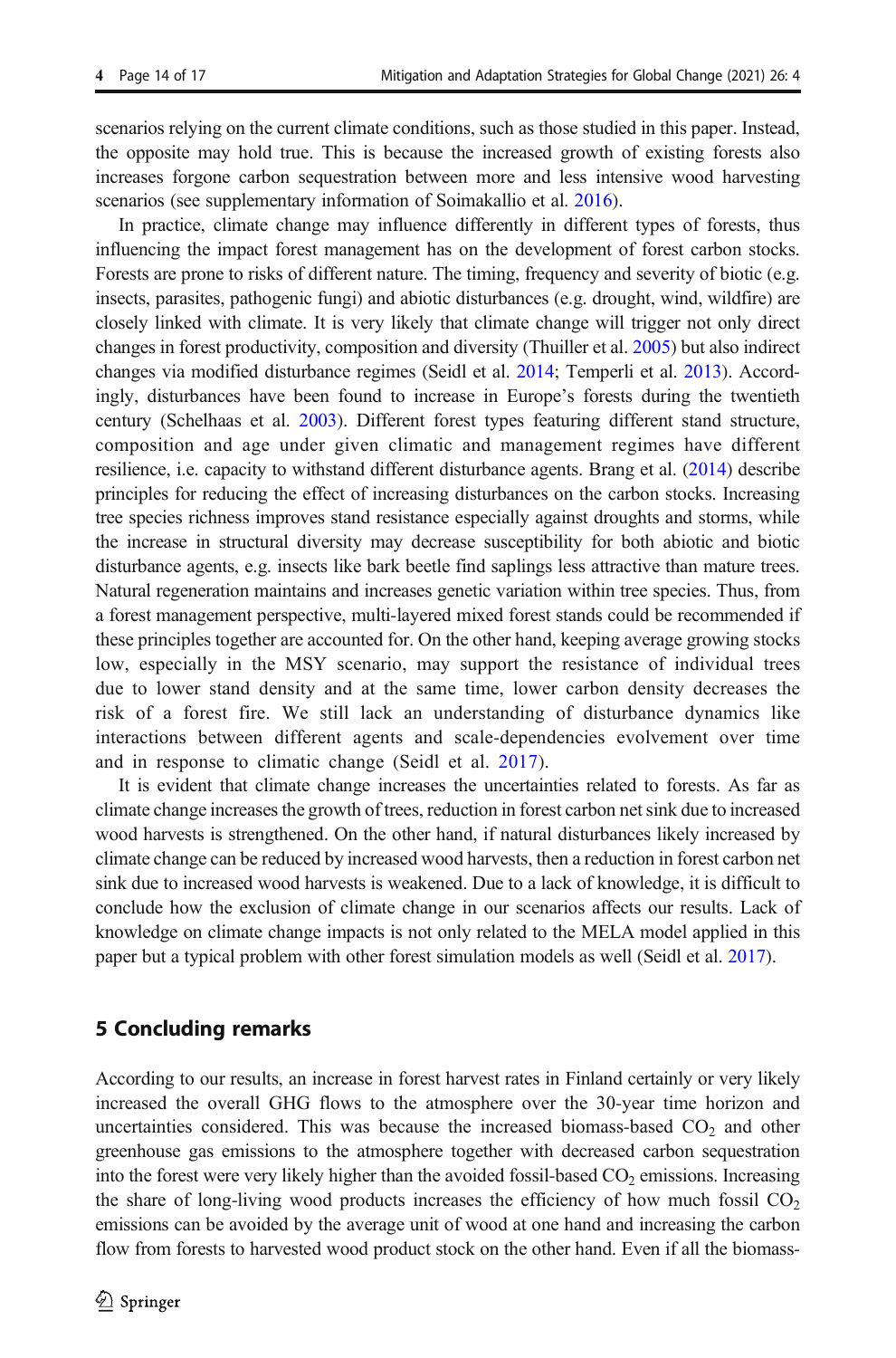<span id="page-14-0"></span>based  $CO<sub>2</sub>$  emissions from harvested wood could be eliminated, forgone carbon sequestration into forests due to increased harvests remains a critical issue which may hinder any climate benefits of increased wood utilization partly or totally over decades.

Funding Open access funding provided by Finnish Environment Institute (SYKE). S.S., A.L. and O.S. would like to thank the SOMPA project (decision number 312912 and 312933) funded by the Strategic Research Council of the Academy of Finland. S.S would also like to thank Kone Foundation for funding. T.K. gratefully acknowledge the project Climate Smart Forest Bioeconomy funded by Ministry of the Environment (VN/3046/ 2018).

Open Access This article is licensed under a Creative Commons Attribution 4.0 International License, which permits use, sharing, adaptation, distribution and reproduction in any medium or format, as long as you give appropriate credit to the original author(s) and the source, provide a link to the Creative Commons licence, and indicate if changes were made. The images or other third party material in this article are included in the article's Creative Commons licence, unless indicated otherwise in a credit line to the material. If material is not included in the article's Creative Commons licence and your intended use is not permitted by statutory regulation or exceeds the permitted use, you will need to obtain permission directly from the copyright holder. To view a copy of this licence, visit [http://creativecommons.org/licenses/by/4.0/.](http://creativecommons.org/licenses/by/4.0/)

# **References**

- Äijälä O, Koistinen A, Sved J, Vanhatalo K, Väisänen P (eds) (2014) Forest management guidelines (in Finnish). Tapio publications
- Anderson K, Peters G (2016) The trouble with negative emissions. Science 354(6309):182–183
- Assmann E (1970) The principles of forest yield study: studies in the organic production, structure, increment and yield of forest stands. Pergamon Press, 506 p
- Brang P, Spathelf P, Larsen JB, Bauhus J, Bončìna A, Chauvin C et al (2014) Suitability of close-to-nature silviculture for adapting temperate European forests to climate change. Forestry 87:492–503
- Cowie AL, Brandão M, Soimakallio S (2019) Quantifying the climate effects of forest-based bioenergy. In Managing Global Warming (pp. 399-418). Academic Press
- Field CB, Mach KJ (2017) Rightsizing carbon dioxide removal. Science 356(6339):706–707
- Forest Europe (2015) State of Europe's Forests 2015 Report
- Forster P, Ramaswamy V, Artaxo P, Berntsen T, Betts R, Fahey DW, Haywood J, Lean J, Lowe DC, Myhre G, Nganga J, Prinn R, Raga G, Schulz M, Van Dorland R (2007) Changes in Atmospheric Constituents and in Radiative Forcing. In: Climate Change 2007. In: Solomon S, Qin D, Manning M, Chen Z, Marquis M, Averyt KB, Tignor M, Miller HL (eds) The Physical Science Basis. Contribution of Working Group I to the Fourth Assessment Report of the Intergovernmental Panel on Climate Change. Cambridge University Press, Cambridge, United Kingdom and New York, NY, USA
- Griscom BW, Adams J, Ellis PW, Houghton RA, Lomax G, Miteva DA, Schlesinger WH, Shoch D, Siikamäki JV, Smith P, Woodbury P, Zganjar C, Blackman A, Campari J, Conant RT, Delgado C, Elias P, Gopalakrishna T, Hamsik MR, Herrero M, Kiesecker J, Landis E, Laestadius L, Leavitt SM, Minnemeyer S, Polasky S, Potapov P, Putz FE, Sanderman J, Silvius M, Wollenberg E, Fargione J (2017) Natural climate solutions. Proc Natl Acad Sci 114(44):11645–11650
- Gustavsson L, Pingoud K, Sathre R (2006) Carbon dioxide balance of wood substitution: comparing concreteand wood-framed buildings. Mitig Adapt Strateg Glob Chang 11(3):667–691
- Heinonen T, Pukkala T, Mehtätalo L, Asikainen A, Kangas J, Peltola H (2017) Scenario analyses for the effects of harvesting intensity on development of forest resources, timber supply, carbon balance and biodiversity of Finnish forestry. Forest Policy Econ 80:80–98
- Helin T, Sokka L, Soimakallio S, Pingoud K, Pajula T (2013) Approaches for inclusion of forest carbon cycle in life cycle assessment–a review. GCB Bioenergy 5(5):475–486
- Hurmekoski E, Jonsson R, Korhonen J, Jänis J, Mäkinen M, Leskinen P, Hetemäki L (2018) Diversification of the forest industries: role of new wood-based products. Can J For Res 48(12):1417–1432
- Hynynen J, Ojansuu R, Hökkä H, Siipilehto J, Salminen H, Haapala P (2002) Models for predicting stand development in MELA system. Finnish Forest Research Institute, Research papers 835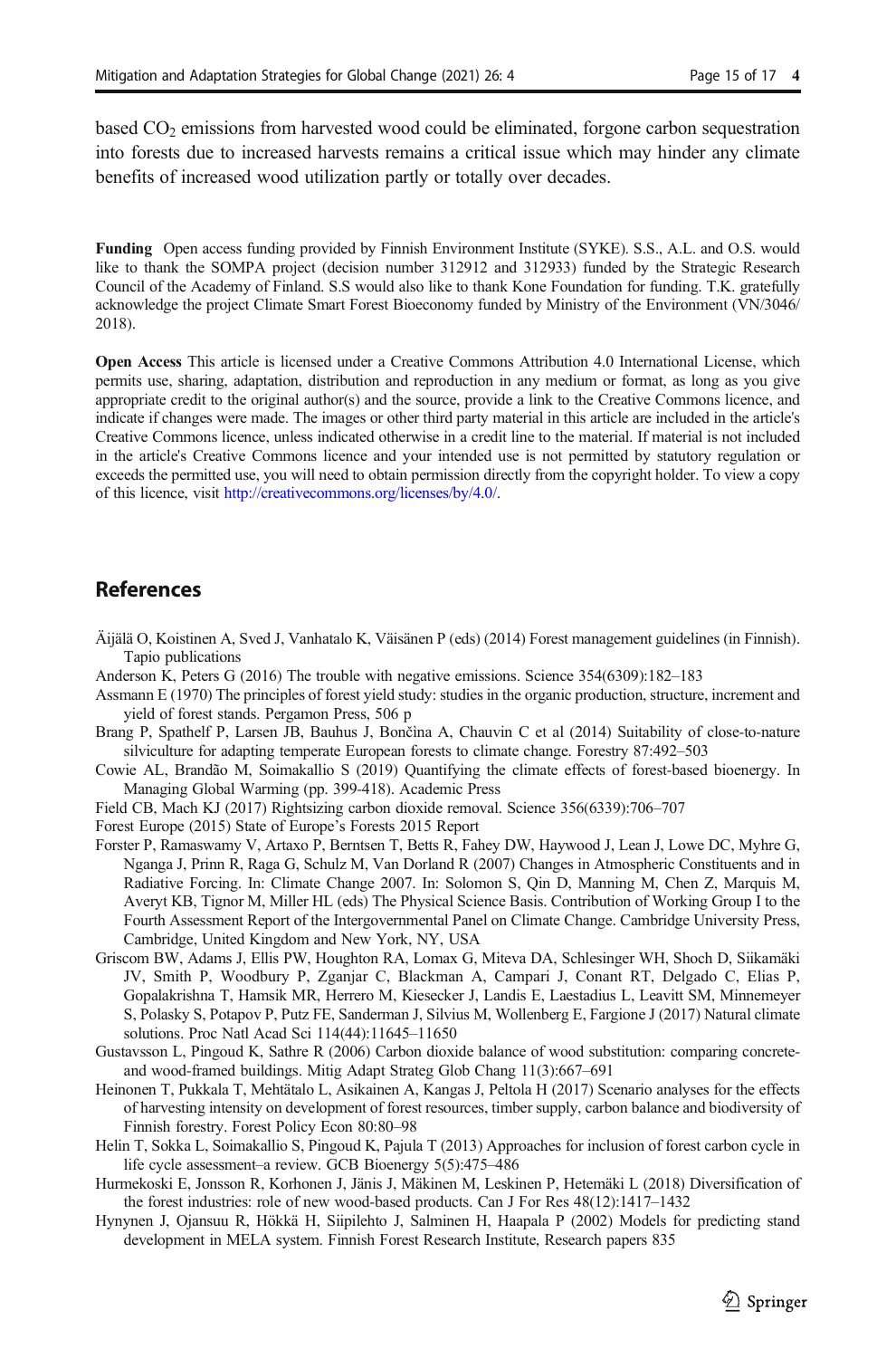<span id="page-15-0"></span>Hynynen J, Salminen H, Ahtikoski A, Huuskonen S, Ojansuu R, Siipilehto J, Lehtonen M, Eerikäinen K (2015) Long-term impacts of forest management on biomass supply and forest resource development: a scenario analysis for Finland. Eur J For Res 134(3):415–431

IPCC (2014) Climate Change 2014. Synthesis Report Summary for Policymakers. <http://www.ipcc.ch/>

IPCC (2019) Frequently Asked Questions. Q2-10. Task Force on national Greenhouse Gas Inventories. [https://](https://www.ipcc-nggip.iges.or.jp/faq/faq.html) [www.ipcc-nggip.iges.or.jp/faq/faq.html.](https://www.ipcc-nggip.iges.or.jp/faq/faq.html) Cited 30 December 2019

- Kallio AMI, Salminen O, Sievänen R (2013) Sequester or substitute—consequences of increased production of wood based energy on the carbon balance in Finland. J For Econ 19(4):402–415
- Kallio M, Salminen O, Sievänen R (2014) Low Carbon Finland 2050-platform: skenaariot metsäsektorille (in Finnish). Metlan työraportteja 308

Kallio AMI, Salminen O, Sievänen R (2016) Forests in the Finnish low carbon scenarios. J For Econ 23:45–62

- Korhonen KT (2016) National forest inventories: assessment of wood availability and use: Finland. In: Vidal C, Alberdi I, Hernandez L, Redmond JJ (eds) National forest inventories : assessment of wood availability and use. Springer International Publishing, Switzerland, pp 369–384
- Lappi J (1992) JLP: a linear programming package for management planning. Finnish Forest Research Institute, Research Papers 414. 134 p. Available at: <http://urn.fi/URN:ISBN:951-40-1218-6>
- Lehtonen A, Salminen O, Kallio M, Tuomainen T, Sievänen R (2016) Skenaariolaskelmiin perustuva puuston ja metsien kasvihuonekaasutaseen kehitys vuoteen 2045. Selvitys maa- ja metsätalousministeriölle vuoden 2016 energia- ja ilmastostrategian valmistelua varten (in Finnish). Natural Resources Institute Finland, Natural resources and bioeconomy studies 36/2016
- Lippke B, Oneil E, Harrison R, Skog K, Gustavsson L, Sathre R (2011) Life cycle impacts of forest management and wood utilization on carbon mitigation: knowns and unknowns. Carbon Management 2:303–333
- Lovett GM, Cole JJ, Pace ML (2006) Is net ecosystem production equal to ecosystem carbon accumulation? Ecosystems 9(1):152–155

Luke (2018) The 12<sup>th</sup> National Forest Inventory (NFI 12). Forest Resources are still increasing (in Finnish). Natural Resources Institute Finland (Luke), Press release 9 October 2018

Luke (2019a) Forest Resources of Finland. [https://stat.luke.fi/sites/default/files/metsavarat\\_2019\\_en.pdf](https://stat.luke.fi/sites/default/files/metsavarat_2019_en.pdf)

- Luke (2019b) Total roundwood removals by regional unit. Roundwood removals and drain of the growing stock. Structure and production Forest statistics Statistics database. Cited 28 December 2019
- Luke (2020a). Forest industries' wood consumption 2018. Economy Forest statistics. Statistics database. Cited 19 November 2020
- Luke (2020b). Production of sawn goods and wood-based panels (1000 m<sup>3</sup>). Forest industry. Forest statistics. Statistics database. Cited 19 November 2020
- Lundmark T, Bergh J, Hofer P, Lundström A, Nordin A, Poudel B, Sathre R, Taverna R, Werner F (2014) Potential roles of Swedish forestry in the context of climate change mitigation. Forests 5(4):557–578
- Minkkinen K, Laine J, Shurpali N, Mäkiranta P, Alm J, Penttilä T (2007) Heterotrophic soil respiration in forestry-drained peatlands. Boreal Environ Res 12:115–126
- MMM (2019) National Forest Strategy 2025 updated version. Publications of Ministry of Agriculture and Forestry 2019:17
- Ojanen P, Minkkinen K, Alm J, Penttilä T (2010) Soil–atmosphere CO2, CH4 and N2O fluxes in boreal forestrydrained peatlands. For Ecol Manag 260:411–421
- Ollila P (2017) Natural Resources Institute Finland. Private communication, 26 September 2017
- Pingoud K, Pohjola J, Valsta L (2010) Assessing the integrated climatic impacts of forestry and wood products. Silva Fennica 44(1):155–175
- Pöyry Management Consulting (2016) Suomen metsäteollisuus 2015–2035 (in Finnish). Loppuraportti X304203 [Finnish forest industry 2015–2035. Final report]. Available: [https://tem.fi/documents/1410877/2772829/](https://tem.fi/documents/1410877/2772829/P%C3%B6yry_Suomen+mets%C3%A4teollisuus+2015-2035.pdf/ac9395f8-8aea-4180-9642-c917e8c23ab2) [P%C3%B6yry\\_Suomen+mets%C3%A4teollisuus+2015-2035.pdf/ac9395f8-8aea-4180-9642](https://tem.fi/documents/1410877/2772829/P%C3%B6yry_Suomen+mets%C3%A4teollisuus+2015-2035.pdf/ac9395f8-8aea-4180-9642-c917e8c23ab2) [c917e8c23ab2](https://tem.fi/documents/1410877/2772829/P%C3%B6yry_Suomen+mets%C3%A4teollisuus+2015-2035.pdf/ac9395f8-8aea-4180-9642-c917e8c23ab2). 62.p
- Pukkala T (2011) Optimizing forest management in Finland with carbon subsidies and taxes. Forest Policy Econ 13(6):425–434
- Redsven V, Hirvelä H, Härkönen K, Salminen O, Siitonen M (2013) MELA2012 Reference Manual (2nd edition). 2013. The Finnish Forest Research Institute. Available at: [http://mela2.metla.fi/mela/julkaisut/](http://mela2.metla.fi/mela/julkaisut/oppaat/mela2012_2nd_ed.pdf) [oppaat/mela2012\\_2nd\\_ed.pdf](http://mela2.metla.fi/mela/julkaisut/oppaat/mela2012_2nd_ed.pdf)
- Repola J (2008) Biomass equations for birch in Finland. Silva Fennica 42(4):605–624
- Repola J (2009) Biomass equations for Scots pine and Norway spruce in Finland. Silva Fennica 43(4):625–647
- Rockström J, Gaffney O, Rogelj J, Meinshausen M, Nakicenovic N, Schellnhuber HJ (2017) A roadmap for rapid decarbonization. Science 355(6331):1269–1271
- Rüter S, Werner F, Forsell N, et al (2016) ClimWood2030 climate benefits of material substitution by forest biomass and harvested wood products perspective 2030: final report. Johann Heinrich von Thünen-Institut, Braunschweig